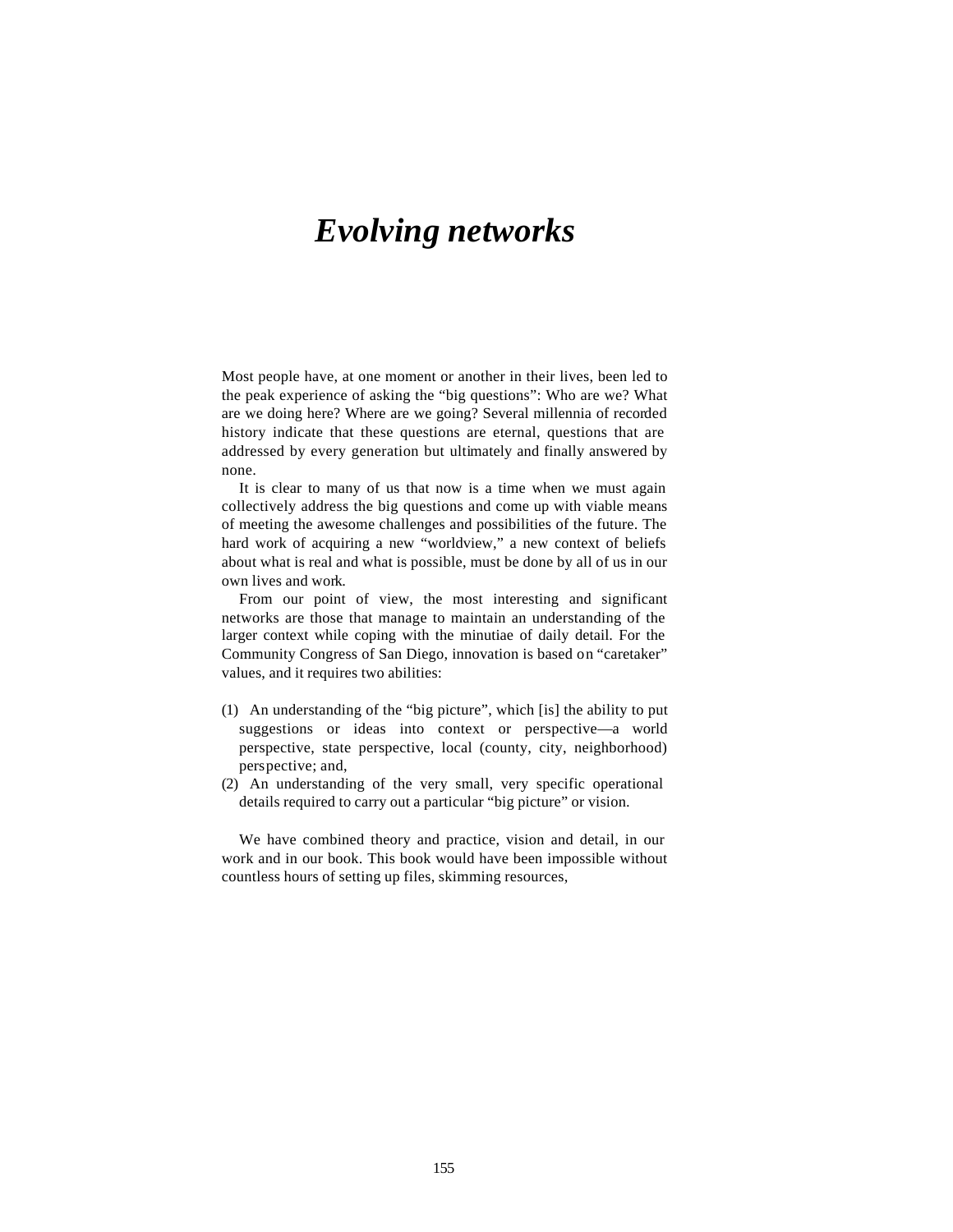writing letters, typing addresses, licking stamps, going to the post office, opening mail, and making innumerable small decisions. It also would have been impossible without a larger purpose and vision that guided our choices and led us through the many crises inevitable on any vision-quest. In the end, we could not have pulled together our voluminous and disparate universe of information about networks into a coherent whole without first articulating a theory and a vision that was at least satisfactory to ourselves.

Every person operates out of a mental framework of assumptions and images about the world even while going about the most ordinary of tasks. For most of us, most of the time, this worldview is not articulated.

Since the mental model that informs the networks of the Invisible Planet differs in some fundamental ways from the established worldview, networkers often consider it necessary to set up some theoretical underpinnings for their work and to explicitly state their essential values. Networkers vary, of course, in their predis position to articulate theory, and there are many "natural networkers" with great intuitive resources who act effectively from inner wisdom without ever consciously creating a theory to explain what they are doing.

Summarizing the "big picture" is a tall order. Indeed, from the specialized point of view, it is an impossible order. Coincidentally, however, the same conceptual crises and influences that have led a few people to think about networks have led a few scientists to think about "general theory." There is an increasingly visible stream in modern science that flows out of the belief that the universe is both detailed and integrated, both infinitely diverse and richly patterned. This new stream has many contributing academic tributaries, from vaguely expressed "interdisciplinary interests" to clearly articulated approaches such as "general systems theory."

A "general" theory grows out of the recognition that many specialized theories may have something in common—perhaps a formula, or coefficient, or key concept. A general theory comb ines these similarities into a pattern and in doing so creates a transdisciplinary context for understanding the scientifically separated parts of the natural world. We believe that the tenets of general theory are precursors of a new philosophy about ourselves, our planet and our universe. The "new science" provides a "new metaphysics" for reconstructing our shared worldview.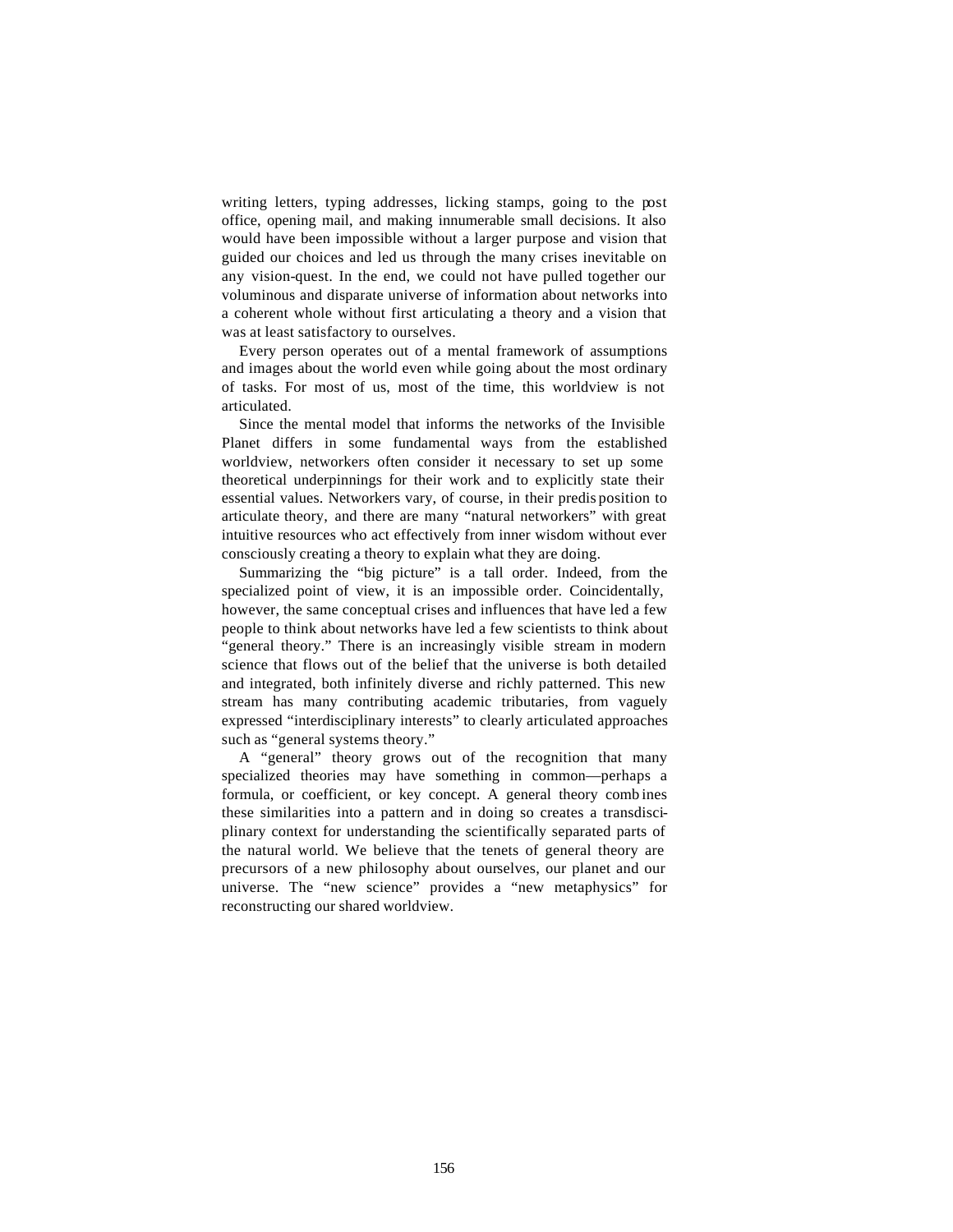## *General systems*

Holism is a popular expression of the perennial philosophy that the details of the world are all related in broad patterns and encompassing contexts. While the legends of science abound with the search for universal laws and logic, for the most part the practice of science has focused on specific details about how the world works and the search for general patterns has been neglected. Over the past half century, however, a new approach has been developing within science that combines the traditional concern for analysis with a renewed interest in patterns.

In the years between the First and Second World Wars, various thinkers suggested that there are some universal principles common to all the sciences: in South Africa, Smuts propounded "holism", in Russia, Bogdanov developed *"tektologia"* (the general science of organization); in England, Whyte put forth his "unitary principles"; and in Germany, Von Bertalanffy called his approach to unifying science "general systems theory."

In the late 1940s, the ideas of general theory started to coalesce, becoming a visible, permanent part of the scientific community in December 1954, when the Society for General Systems Research (SGSR) was founded, under the aegis of the American Association for the Advancement of Science (AAAS)—an event that occurred at the dawn of the Third Wave in Toffler's evolutionary chronology. While general systems ideas have yet to be absorbed into the scientific mainstream, it is interesting to note that the first president of SGSR, a quarter-century ago, Kenneth Boulding, was chairman of the board of AAAS in 1980.

The general systems idea is simple: it assumes that there are some organizational patterns common to all "systems," whether they be physical, biological, or human. Such patterns are inherent in the evolutionary process of the earth and humankind. A *system* may be generally defined as a *persisting identity of components and relationships.* Atoms, cells, organisms, people, nations, and galaxies are all examples of systems.

Using this definition, we can see that if everything with a patterned integrity is a system, then networks are systems. A *network* may be generally defined as a *persisting identity of nodes and links.* Examples of networks abound in this book. While saying that networks are a type of human organization, we can also say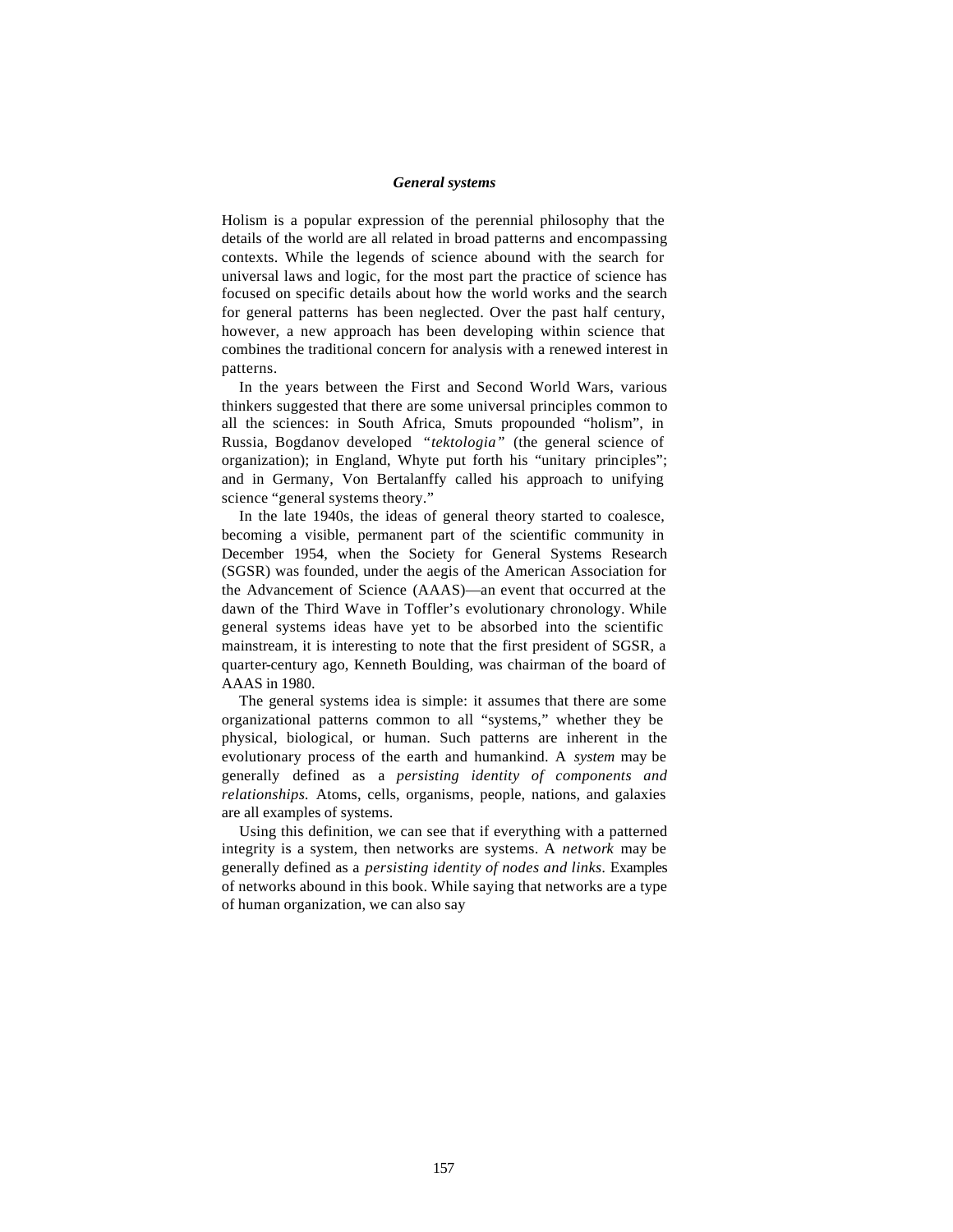that networks are a type of system. Our network model is a systems model. By defining a network as having a "persisting identity", we are saying that a network—a system—is a "whole" that encompasses a variety of "parts"—components and relationships. As we said in Chapter 9, holons, such as networks and people, represent two levels: the level of the whole and the level of the parts. Human bodies are wholes of interrelated organs. Nations are wholes of interrelated institutions. Atoms are wholes of interrelated particles. Networks are wholes of interrelated participants.

Virtually every general evolutionary theory that attempts to span the complete spectrum of systems—physical, biological and human—has described existence as a series of semiautonomous levels of organization. *Level* structure appears to be an inherent feature of all systems and thus of networks.

While most people are passingly familiar with the "building block" image of reality—atoms in cells in organisms in societies— people are less familiar with the idea that each level of a system maintains a substantial degree of autonomy within the context of larger systems. Governments, for example, are typically organized as national, regional, and local systems, each level being partially autonomous and partially dependent. Our city, Newton, functions both independently and interrelatedly within the Boston metropolitan area and the state of Massachusetts, which in turn functions in New England and as part of the United States of America. As citizens of Newton, Massachusetts, and the United States, we are also individuals who are autonomous yet dependent within families, which in turn are both autonomous and dependent within neighborhoods and communities. Every level is a holon.

The tension between autonomy and dependence is inherent in the idea of whole-part systems and networks. Since no system can be totally autonomous or totally dependent, forming and maintaining a "persisting identity" involves a dynamic balance between these two tendencies. The general name for this pattern of a balancing twosome is *complementarity.*

Complements are interrelated opposites. On the largest scale, evolution can be seen as a process of complementary tendencies to *order* and *disorder.* On the smallest scale, complementarity provides the explanatory vehicle for modern physics, the theory of quantum mechanics. In this model, reality is both wave-like and *particle-like.*  Depending on your perspective, the "same" energy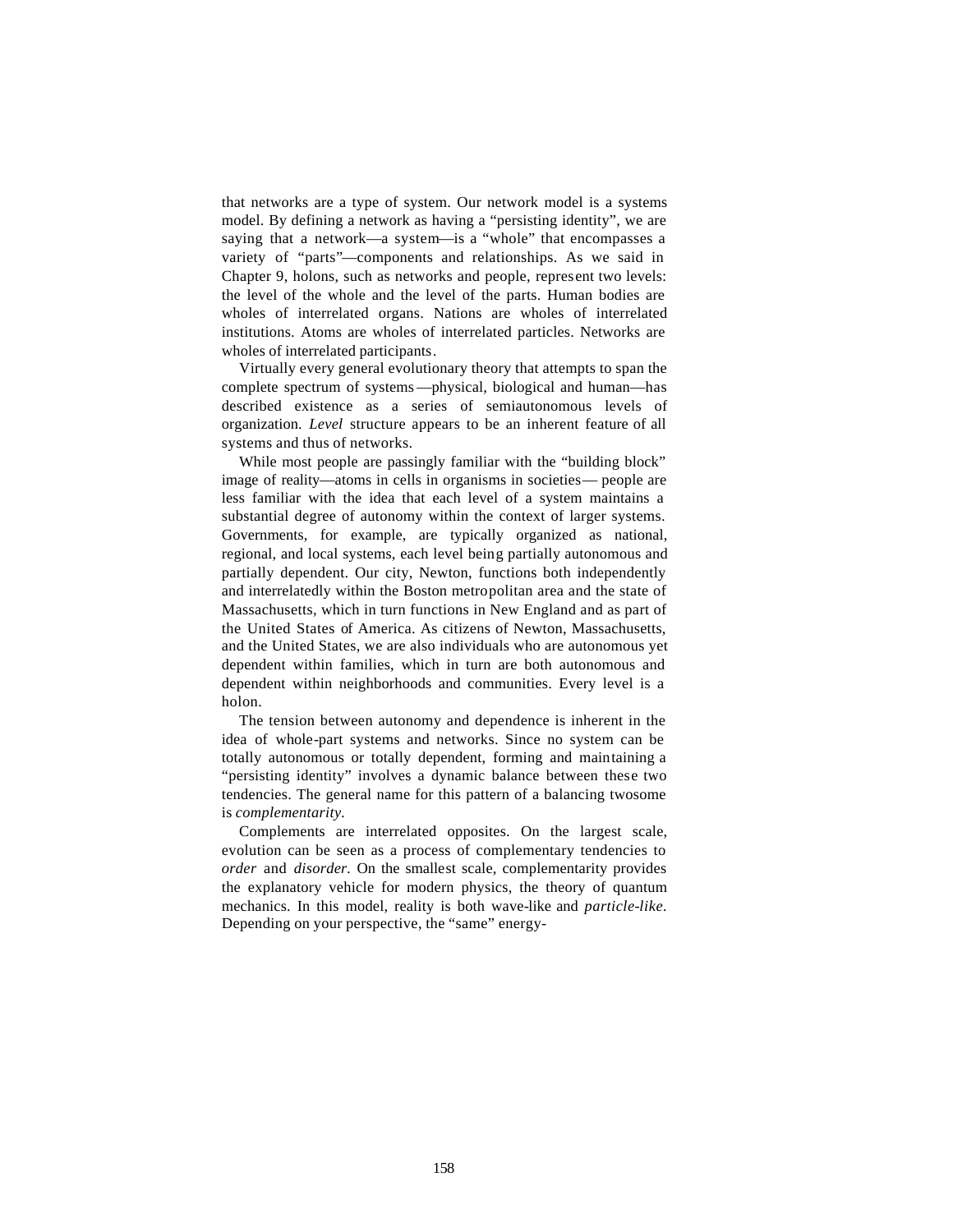matter may alternately appear as a wave and as a particle—a "now you see me, now you don't wavicle." Niels Bohr, the physicist who first propounded this model in the early decades of the twentieth century, later adopted a coat of arms bearing the Chinese yin/yang symbol of complementarity and the Latin inscription *"Contraria complementa"* (Contraries are complements).

Life grows between the scales of the very large and the very small. Early life vibrated to the complements of light and dark, hot and cold, acidity and alkalinity, activity and passivity. Later life exploded in diversity with the emergence of the complements male and female, and birth and death. The human mind seems to harbor a complementary nature based on two brains in one, a right-hemisphere/left-hemisphere functioning. Human social life is a complex balance between the complements of individual freedom and collective responsibility.

*Levels* and *complements* are the two great interrelated metapatterns of systems theory. *Complementary* processes of order and disorder generate *levels* of evolutionary complexity, each *level* reflecting *complementary* dynamics of autonomy and dependence. The snake swallows its tail in a spiral of emergence.

Bringing these abstractions back into our own lives, we are a man and a woman who are unique individuals at the same time as we are a couple who depend upon one another for love and nurturance while also being parents who give to our children and receive love and affection in return. In short, we are complementary opposites (male and female) who by commitment and marriage have formed into a couple (another level, another complement of husband and wife) that functions to raise a family (yet another level, yet another complement as parents and children). The same is true for you in your relations with others.

We all know the everyday analytic rule of thumb for thinking about complex matters: to understand something, we are taught to break it down. The essence of the classical scientific method is that changing one thing at a time works best. In school, we were given one tool to use for probing the unknown: analysis. *Take the problem apart:* first disassemble, then study the parts, breaking the parts down if necessary, and, finally, reassemble. In practice, the strategy is a good one for a car, and a poor one for a cat. While you can take a functioning car apart piece by piece and then put it back together again and drive away, you cannot do the same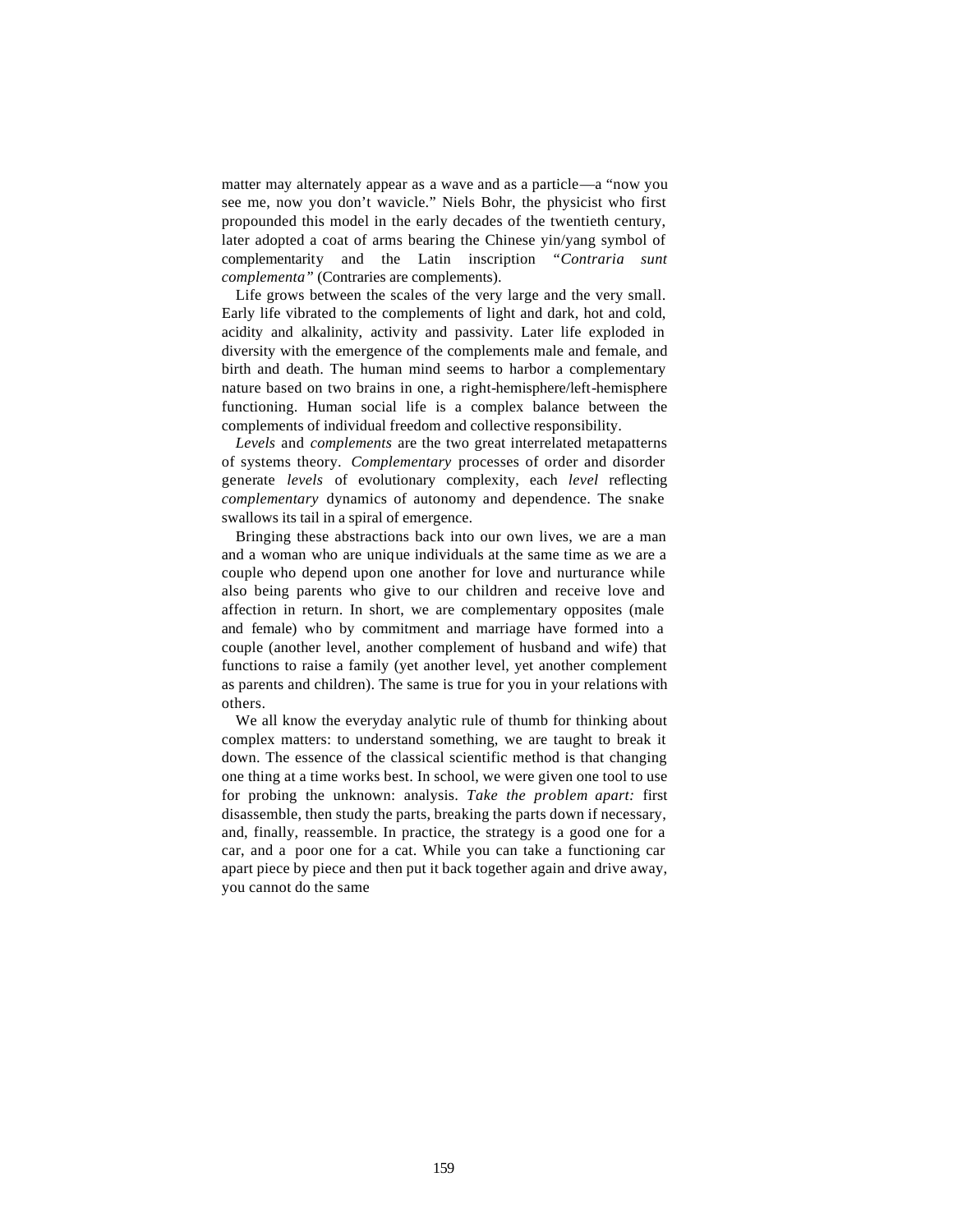thing to a cat: once disassembled, a cat will never purr again. Some things respond well to analysis; other things do not.

In a similar way, the old paradigm habitually pits opposites against one another, considering them "irreconcilable" and "contradictory." Matter is real and mind is not. Males are better than females. Disorder is the one universal one-way tendency. Objective is good, subjective is not. Black or white. The combinations are endless.

It is important to recognize that duals and opposites are as bound up in Western philosophy and culture as they are in the East. In the industrial West, however, the rule of thumb is that where there are two, one prevails. One is right, two is a disagreement.

In duals (and duels), one wins; in complements (and compliments), both dance.

New paradigms are supposed to subsume the old ones. Obviously, the "dominant-submissive" interpretation of opposites can be accommodated within the framework of complementarity, since paired opposites can take on a variety of balanced and unbalanced forms: sex roles, for example, can be male-dominated, female-dominated, rigorously equal, or flexibly supportive. Similarly, traditional analysis, "breaking down," can certainly be done within the framework of levels simply by continually focusing on "lower" or "smaller" levels and ignoring "higher" or "larger" levels. Analysis and dualism are not "wrong", just limited.

Levels and complements can be useful abstractions, helping to translate experience into the new paradigm and serving as handy conceptual "rules of thumb." *Levels* and *complements* are conceptual tools that subsume and extend the old paradigm tools of *analysis* and *dualism.* As a rule of thumb, *levels* means looking at wholes as well as parts, seeing ever-more-encompassing contexts as well as seeing ever smaller pieces. As a rule of thumb, *complementarity* means looking at process as well as structure, of seeing interplay between contrasting tendencies as well as dominant trends of the moment.

When you are stuck at one level, look for an answer at another level; when you see one process, look for the "hidden face," the complementary process.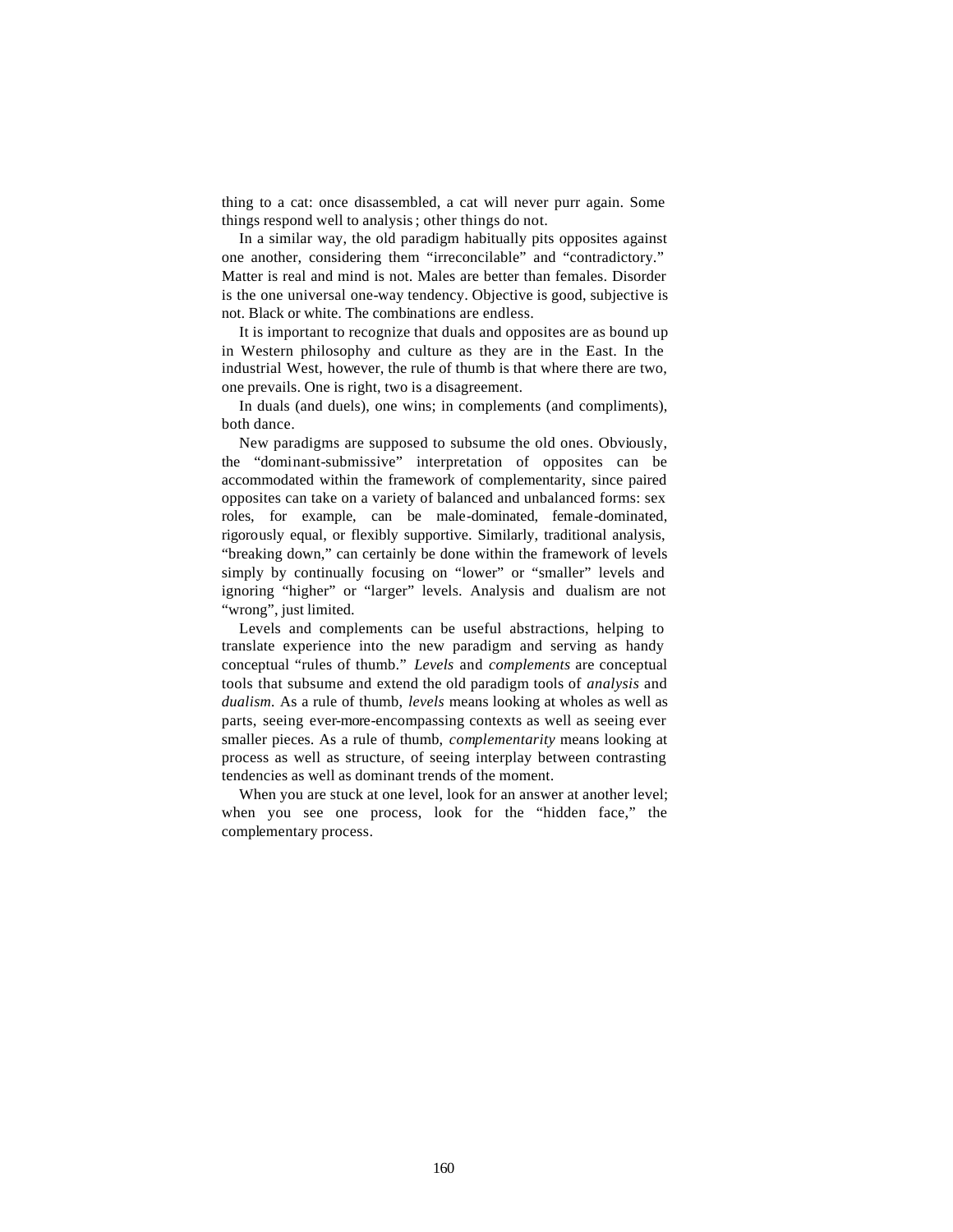#### *General network theory*

Efforts to understand networks benefit greatly from the general systems perspective and collectively may be considered a species of systems theory. So well does the concept of a network capture the essence of a system that, for some purposes, "network" may be a better vehicle to describe general phenomena than ''system."

The essence of a network can be expressed in terms of just two characteristics, holons and values:

(1a) A network is a set of free-standing participants cohering through shared interests and values.

Participants may be individual, groups, or nations, but it is the essential autonomy of the composing parts that identifies the network pattern of organization.

"Network" is a word brought into the domain of social entities because of its strong, clear metaphorical roots. A need to describe a value-based, spread-out, process-oriented, multicentered social form was spontaneously met by the word network and its associations from fishing nets to telephone nets. Its use as a clarifying concept has just begun to be tapped.

Our "public" definition of a social network (la above) is actually a special case of a more general definition. A computer network, for example, is composed of free-standing computers cooperating through shared protocols. Or, more generally:

(1b) A network is a system of semi-autonomous subsystems cohering through shared qualities.

In a formal definition, it is important to emphasize the *semi*autonomy of a network part, for no entity that we know of is totally self-sufficient. Every entity in the universe is part of a more inclusive entity, and is itself composed of semi-autonomous subsystems. This is the *holonomic* nutshell of the systems perspective.

Now in its second quarter-century, systems theory has progressed from the Leibnizian dream of a "universal calculus" to a dynamic discipline drawing resources from both mathematical and intuitive sources. Anatole Rapoport, a mathematician and psychologist who was a Society for General Systems Research founder, often described general systems theory (GST) as a meeting ground for ''hard'' and 'soft' science.

"Hard" science is about "hard" systems. "Hard" systems are those that can be mathematically modeled, which, writes Rapoport,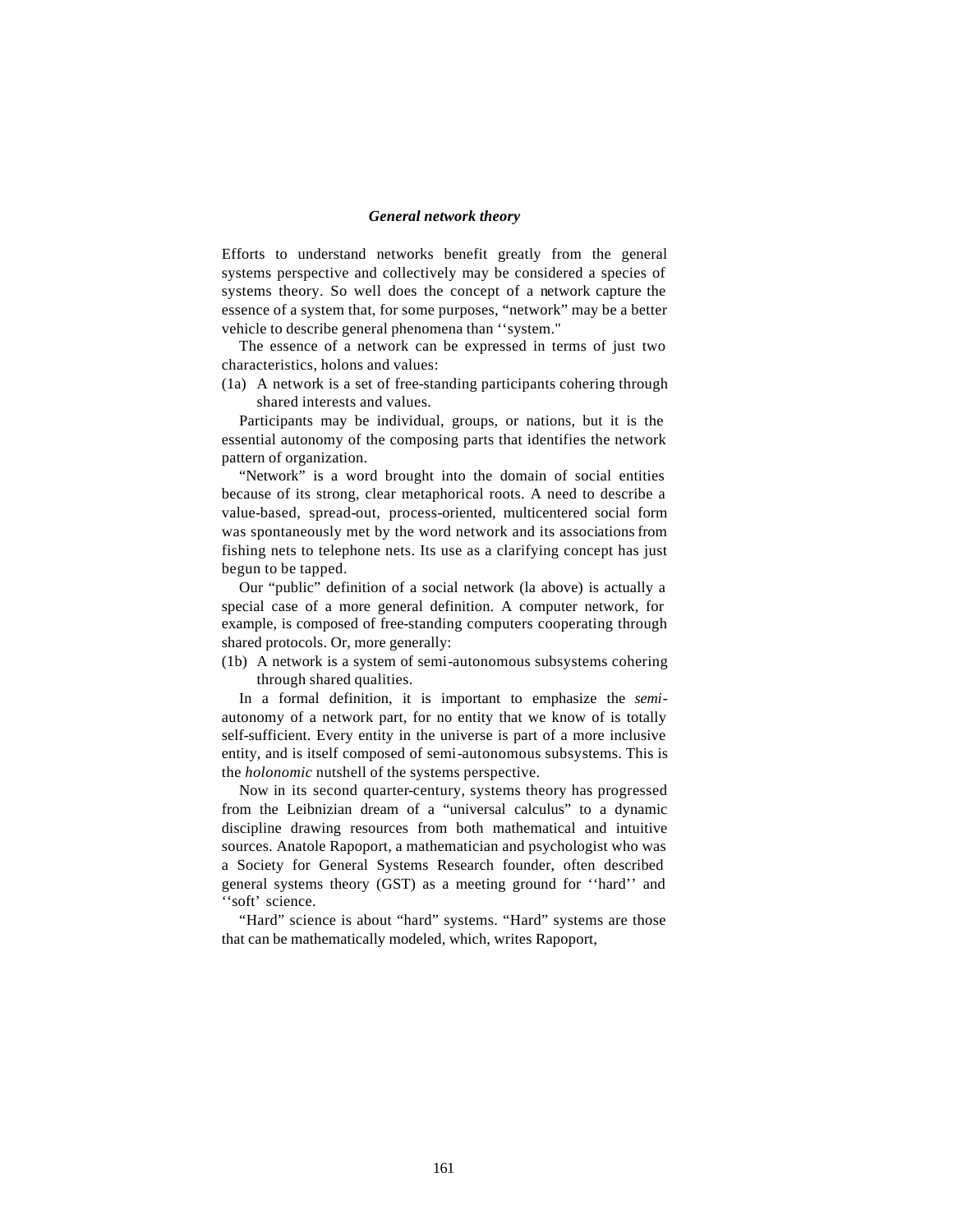unfortunately apply to a relatively limited class of systems. Rapoport s more inclusive, "soft" definition of a system is:

(2a) "A system is a portion of the world that is perceived as a unit and that is able to maintain its 'identity' in spite of changes going on in it."

In Rapoport's view, his definition covers both material systems and nonmaterial systems, like languages. It is easy to see networks of all types meeting this definition, whether physical networks, social networks, or abstract networks. Look closely, however:

(2b) A network is a portion of the world that is perceived as a whole and is able to maintain an identity in spite of the changing identities in it.

Bringing the network holon aspect into this definition has sharpened the perception of complex whole parts making up the inclusive network whole. A network is not made up of a dependent collection of parts with no meaning in themselves. A network is made up of parts that themselves have identities.

(3a) A system is a whole of interacting parts.

(3b) A network is a whole of interacting parts with whole identities.

While a general definition of general phenomena can use either "system" or "network" as the entity, the network perspective brings parts into a complementary balance with wholes. This provides powerful conceptual leverage when applying systems principles to the perennial problem of the human sciences: how to distinguish what is important in the buzzing, booming, confusion. What a network perspective suggests is this: look inside for the semi-autonomous parts, the interactions that compose the whole; and look outside to a greater whole of which this whole is a part.

# *GST and GNT*

Kenneth Boulding, SGSR's first president, once characterized GST as "not so much a body of doctrine as it is a point of view or even an intellectual value orientation…" It is in the broadest meaning of systems theory that the network concept might have the most to offer.

Networking seems to attract people who strive to combine the practical and the theoretical. For the past fifteen years, Anthony J.N. Judge has been in the Brussels office of the Union of Inter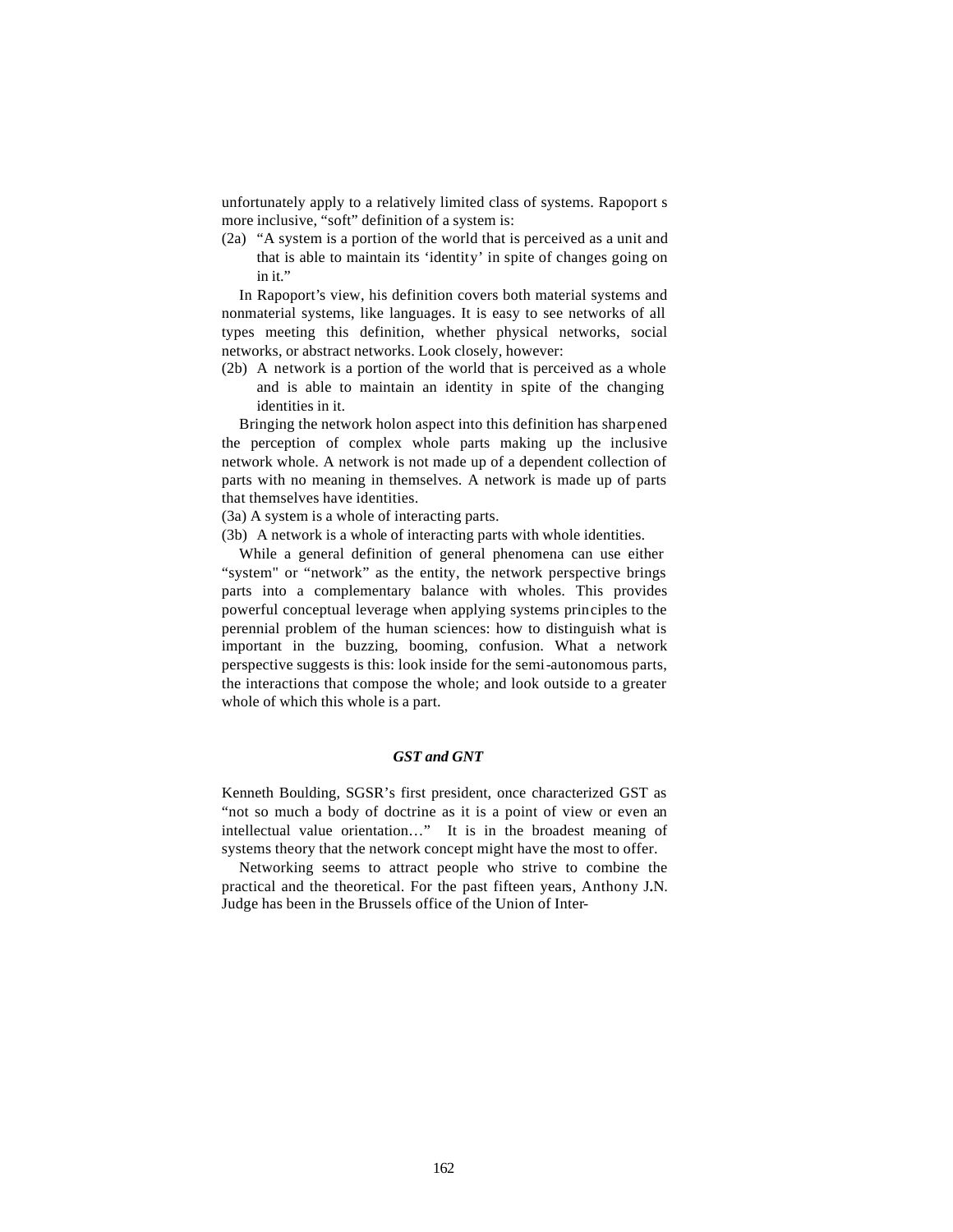national Associations (UIA) composing network theory alongside his compilation of international networks. A remarkable companion volume of the ULA directory series, the *Yearbook of World Problems and Human Potential* (1976, 1985), brings together both abstract and concrete networks of organizations, problems and concepts. In the 1976 appendix, Judge writes:

A fundamental difficulty today is the predilection for simplistic hierarchical representation of the interrelationships between concepts, between organizations, and between problems. This is so despite the constant exposure to the evidence that these hierarchies do not contain the complexity with which society has to deal.... Neither a hierarchical organization nor a hierarchy of concepts can handle a network of environmental problems, for example, without leaving many dangerous gaps through which unforeseen problems may emerge and be uncontainable.

From the earliest days of GST, systems taxonomists have endeavored td sketch outlines of how everything is included and related to everything else. Such efforts and the methodologies that followed were quite successful with concrete things but less satisfactory with respect to abstract entities. While abstraction—relational reality— was acknowledged, the main stream of systems theory has stuck with the concrete. James G. Miller provides an excellent example in *Living Systems,* arguing that while abstract entities like a "presidency" may be real, as a practical matter it is easier to study a concrete "president." He commented that when scientists deal with abstracted systems, they "easily forget the intrasystem relationships in concrete systems."

The term "network" seems to have been naturally adopted precisely to describe the fuzzy, complex, relationally rich associations like brains, languages, personal behavior and social groups that "system" is so poor in illuminating. Connotations of structure, control and predictability accompany the system concept, qualities important, of course, to the understanding of many concrete, physical entities. However, the network concept represents dynamic processes, loose structure, and unpredictable entities, viewpoints essential for understanding abstract and human realities. What the network concept seems to do well is provide a context for perceiving both intra- and intersystemic relationships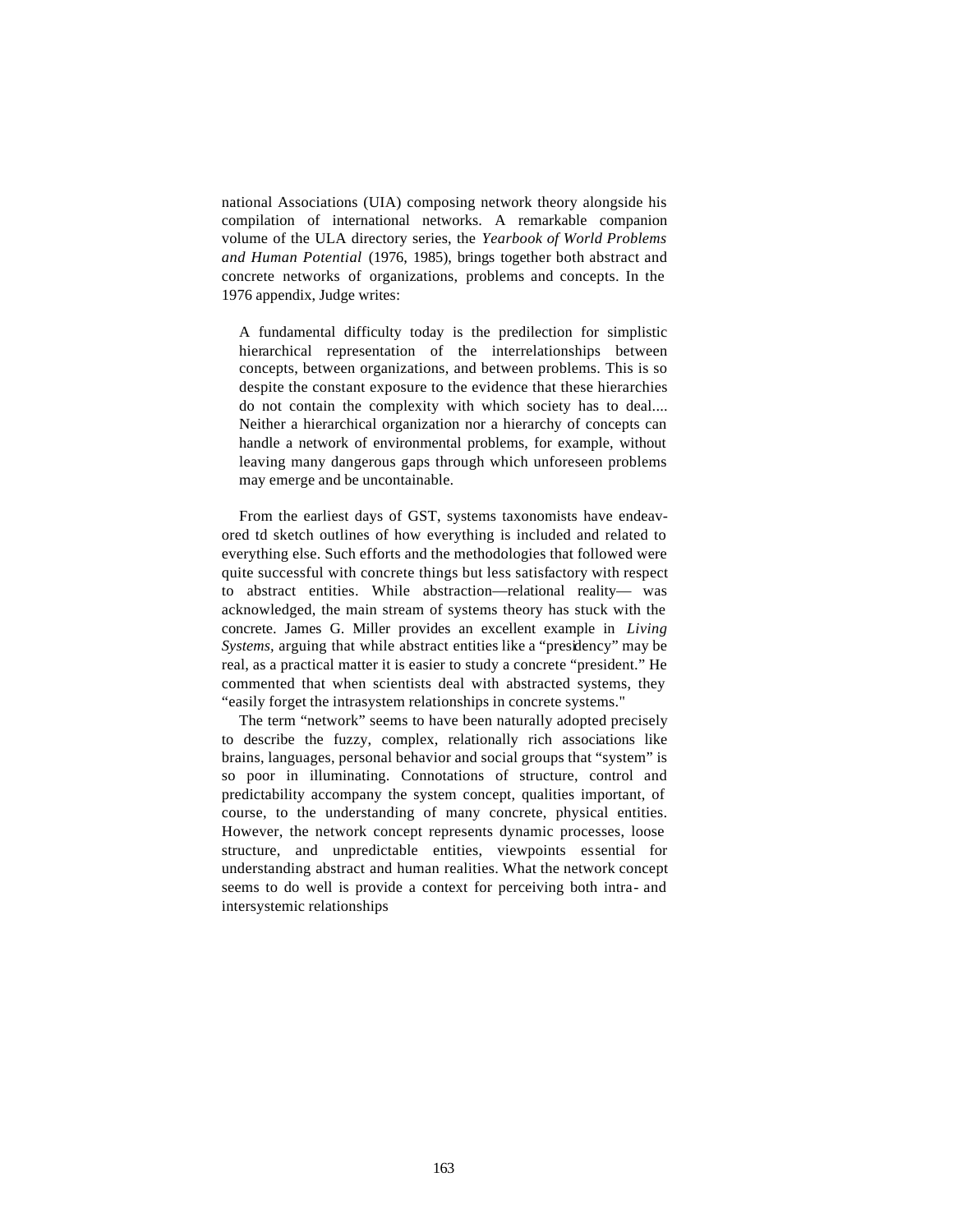of recognizable wholes and parts in both abstract and concrete phenomena.

"General network theory" (GNT) arises out of the recognition that "network" can meaningfully replace "system" in all nonmathematical GST formalisms without loss of generality. Using the notion of network in abstract and human domains is extending systems insights to these crucial intellectual areas.

GNT is not proposed as a replacement for GST, but rather as a complement. As Judge wrote in a prescient paper entitled "Systemnetwork complementarity," "Rather than attempt to resolve the distinction between system and network, it may be useful to conceive of the two terms as being different but complementary conceptual approaches to a structure-process continuum."

Networking, secret is buried in the verb. While networks represent structures as do systems, there is no "systeming" like "networking." The active "to network" has accompanied the development of social networks. In networking, people recognize the essential reality of relationships, of perceptions, of information flow. Networks and networking captures process in a metaphor cross-hatched with structure.

# *Convening an information philosophy*

As Robert Muller says, "What is really needed today is a new philosophy of life within our global conditions, a new hope, a new vision of the future... not... the product of any one person, but  $\alpha$ collective product" (see Chapter 8).

By the end of this millenium, a global information philosophy will have coalesced. With roots at the start of the century, this worldview will include the ideas we so seem to need and cherish—global and human—while also being scientific and philosophic.

Early in this century, Einstein and the "Copenhagen Group" of physicists offered the first glimpse of successful nonmechanistic scientific models. In the 1920s and 1930s, theoretical biology shook off its reductionist limits and began to view whole cells, organisms and environments. Through the 1940s, cybernetic and information pioneers laid the theoretical foundations for the technological explosion to come. New concepts of "information" passed through the materialistic paradigm without stopping.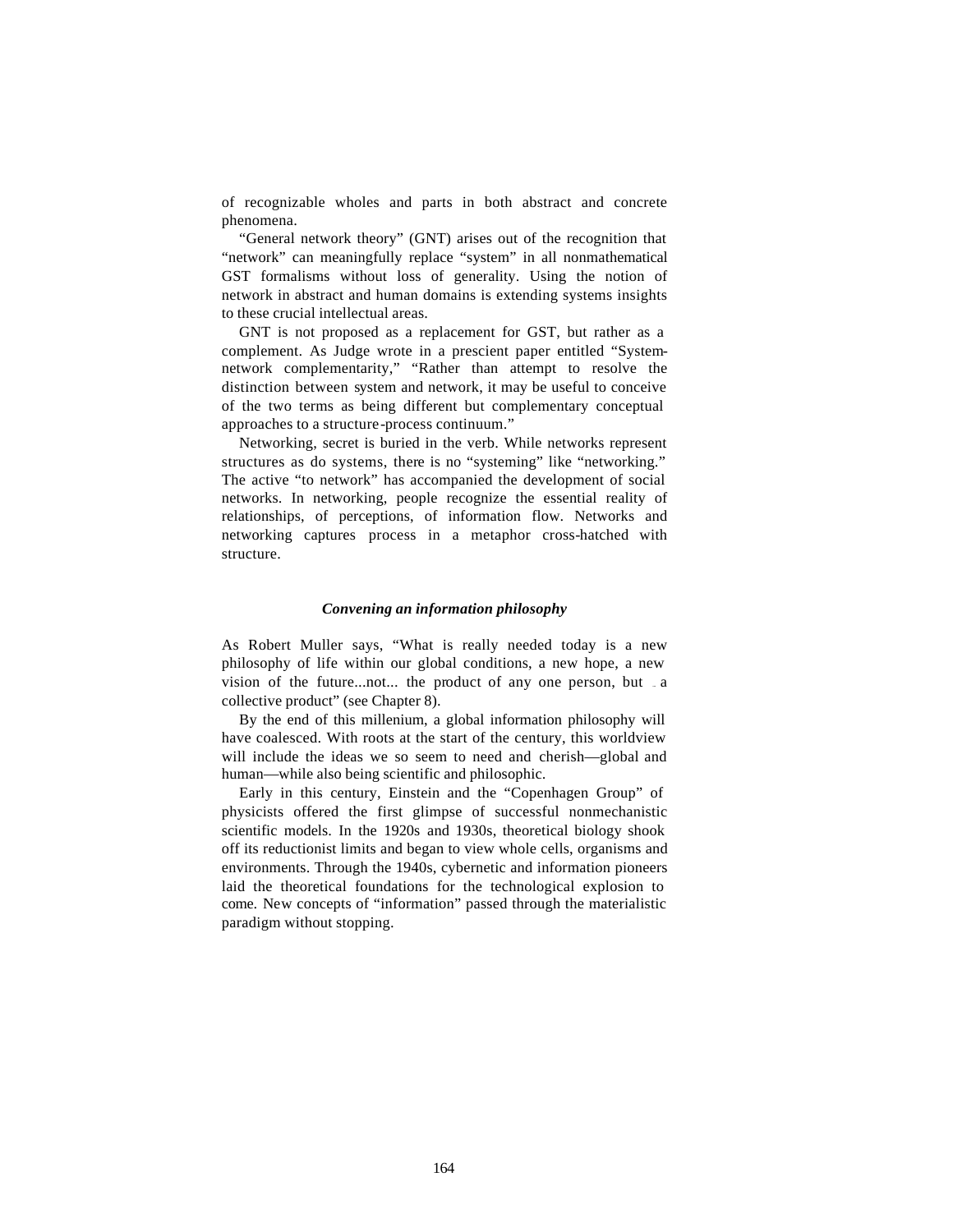In *1945,* humanity crossed a threshold.

In a six-month period, three events announced the irrevocable coming of a new world, for better and for worse. In June, the charter of the United Nations was ratified; in August, the atomic bomb was dropped on Hiroshima and Nagasaki; in December, ENIAC, the first electronic computer, completed its tests. Each of these events had antecedents, precursors and a history, but each presaged a fundamental change in human experience. The biophysicist John Platt points to 1945 as Year 0.

With the dawn of the 1960s, developing hot spots of change in the Western world burst into the social sphere. In the US, civil rights opened the floodgates of social activism. Vietnam came and went. The women's movement and ecology came and stayed. Social movements transformed into personal explorations. Explorations and movements spawned networks.

Now, in the 1980s, as we look to the last decade of the millennium, we see the emergent events of forty years ago clearly shaping our daily present. A global economy and society, linked by information technologies, is poised to flower, yet it may instantly perish.

## *Shifting worldviews*

The structure of the emergent society is the network.

Virginia Hine's 1977 four-page cornerstone in the foundation of information philosophy begins: "[In] piecing together a range of observations by anthropologists, sociologists, economists, and political scientists, (it seems) that the basic paradigm of a future socio-cultural system is already born—muling and puking in its infantile state, but here."

In the posthumously published sequel to her classic essay ("How do we get from here to there?"), Hine related the rise of networks to a concomitant change in the sieve of concepts through which we filter the world. "A shift in the *structural paradigm—the* basic pattern of social organization and institutions"—is occurring with "a shift in the *conceptual paradigm,* the cultural world view, the framework of thought, a shared set of basic assumptions," she wrote.

While the "new age" predictions of "transformation" and "paradigm shifts" have gone out of style, the recognition that we on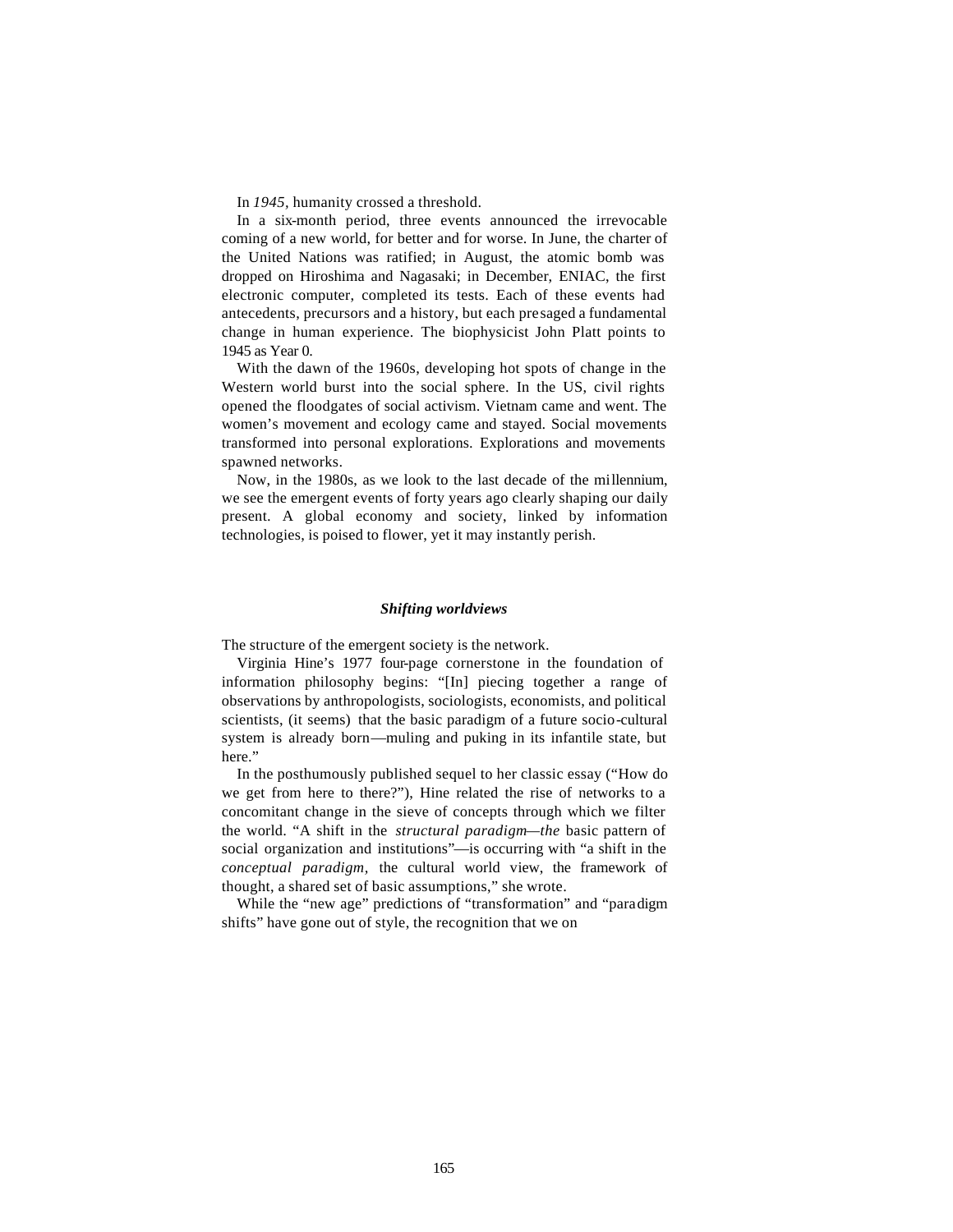planet Earth are undergoing *some* rapid (r)evolutionary change is now a regular feature of Sunday supplements.

For most of us, the 1980s recognition of undeniable change is composed in concrete technological and economic images. As the microchip blinks and chirps its way into everyone's life, common experience of work and play shift into the fast lane of change in the still-embryonic information economy. Change from "industry" to "information" clearly affects the nature of work, and surely affects the home and play conditions surrounding work.

Accepting the concrete evidence of an "information age provides a model for perceiving a network of related large-scale changes. The driving dynamic of escalating computing power and plunging computer costs paves the paths of change across society. New social forms, different from the bureaucratic box chart mass-produced by industrialism, are aborning.

Networks are now "new" because the information age is providing a ripe environment for their nurture. And extinction. Astonishingly various and notoriously fragile, today's social networks are in that part of the evolutionary spurt that requires experimentation. Standards and models are still in the making.

At the same time, networks are very old, as sociological historians attest. The small-group network was likely the original human organization, and has probably played a background role ever since.

Like organisms, organizations evolve. Consider the "emergence" of mammals as a metaphor for what is happening now with networks: mammals existed for millions of years as a backwater evolutionary branch before their moment came. "Suddenly" they exploded in diversity and numbers after the precipitous decline of the reptile family and drastic changes in global climate. While it might be a bit harsh to liken bureaucracies to reptiles (though it's not uncommon to hear them referred to as dinosaurs) and perhaps premature to equate the greenhouse effect to drastic climate changes, the evolutionary analogies for the development of human organizations can be instructive.

Yoneji Masuda, writing for the past three decades on the rise of "the information society" with the development and spread of computers, begins his book *The In formation Society as Post-Industrial Society*  with a quote from Nobel Prize winner Herbert Simo n, the pioneer information theorist: "In recorded history there have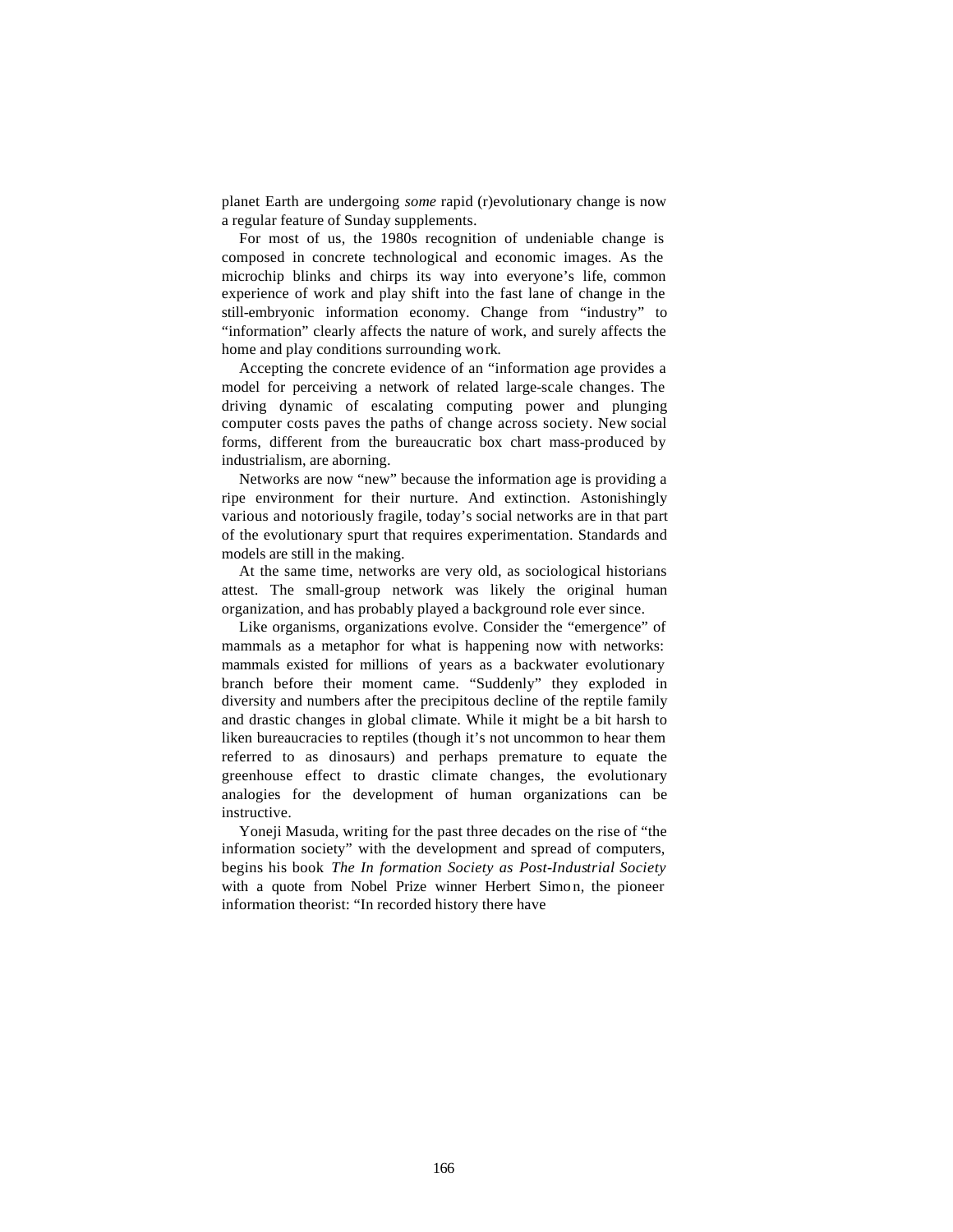perhaps been three pulses of change powerful enough to alter [humans] in basic ways. The introduction of agriculture.... The Industrial Revolution . [and] the revolution in information processing technology...." Instrumental in Japanese government planning for the present and future information society, Masuda sees the network form as basic to both the electronic and social expressions of change.

## *In formation reality*

As environment and behavior change, so does the mind. As technology shifts from heavy metal to light silicon and burdensome bureaucracies break up into nebulous networks, so do conceptual filters change. In our mind's eye, we shift from seeing discrete autonomous dismantleable things to understanding increasingly complex, inextricably entwined relationships.

This is truly how it is for people using computers—which is perhaps why so many users experience such mental anguish. One example is this: you work all day on something, then in a stupid moment of forgetfulness, nothing more than a single keystroke, you destroy all you have done. In the modern experience of computing, the mind is stretched to keep track of dozens of simultaneous interactive considerations, none of which can be "seen" in any literal sense.

Computers are clearly affecting bedrock perceptions of reality. The complementary interaction of space and time, long an abstraction of theoretical physicists, is the daily experience of the computer user, juggling processing time with memory space before dinnertime. Asynchronous computer-mediated conversations across continents and time zones leave participants with a curious *deja vu* sense of the ordinary and extraordinary as new patterns of social interaction rapidly coalesce and disintegrate. Like a mail "experience" of a letter from someone in Texas arriving on top of one from the person in Colorado who mentioned the Texan to you, electronic synchronicities also occur, and temper our adventure with time—  $J \& J$ 's morning in Boston being Kerstin's evening in Sweden, and Peter's next day in Australia.

In its essence, information reality differs from material reality. Matter, when used, is used up. Information, when used, adds up.

Ontology, esoteric ruminations on the nature of reality, now has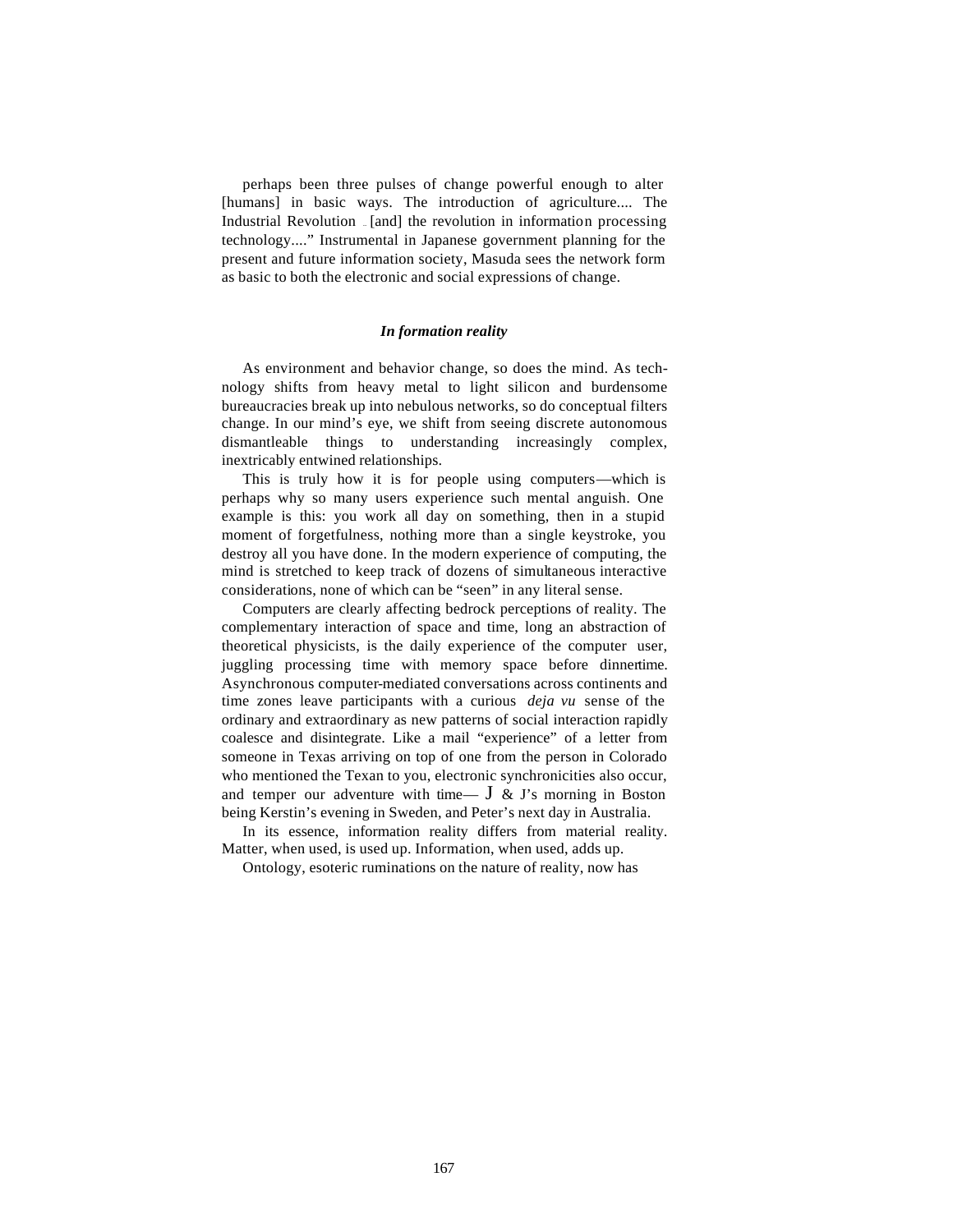literal, practical implications for everyday life. It is *ontological*  differences between matter and information that lie behind the unfolding industrial/information shift.

Industrialism is based on transformations of matter. Entropy, the inevitable decline and decay of matter, ensures an economics of scarcity. A still not fully understood economics of abundance is based on transformations of information. This economics copes with overload and copying, the problems of multiplication rather than substraction.

Industrialism came with an ontology that declared matter to be the basic and only constituent of reality. Information comes with its own ontological bias—to relations. New paradigms, however, do not necessarily destroy their antecedents; they may include them. To spin an information reality of complex weaves of ephemeral connections, we still need a loom of the hard knocks-on-the-table material reality.

In the information paradigm, matter and relations are comp lements, both part of reality.

Philosophy follows practice in the information era. Information philosophy, what little there is of it, has been pragmatic stuff leaving us with new daily words like feedback. Cybernetic principles survive because they so obviously work in the electronic world. Networks arise in multinational companies and urban neighborhoods because they meet people's needs. An information economy is becoming dominant in America and Japan because that is where new wealth is being created.

Though in the background, the new information philosophy can already be seen in outline. In classical philosophical categories, it has an ontology of relations, an epistemology of levels and complements, and an ethics based on the reality of value.

These features of an information worldview were already present two decades ago when Kenneth Boulding wrote *The Meaning of the Twentieth Century,* a prophetic anticipation of the current industry/information shift. In his conclusion, "A strategy for the transition," Boulding describes the network of thinkers and doers fashioning the new paradigm:

There is in the world today an "invisible college" of people in many different countries and many different cultures, who have this vision of the nature of the transition through which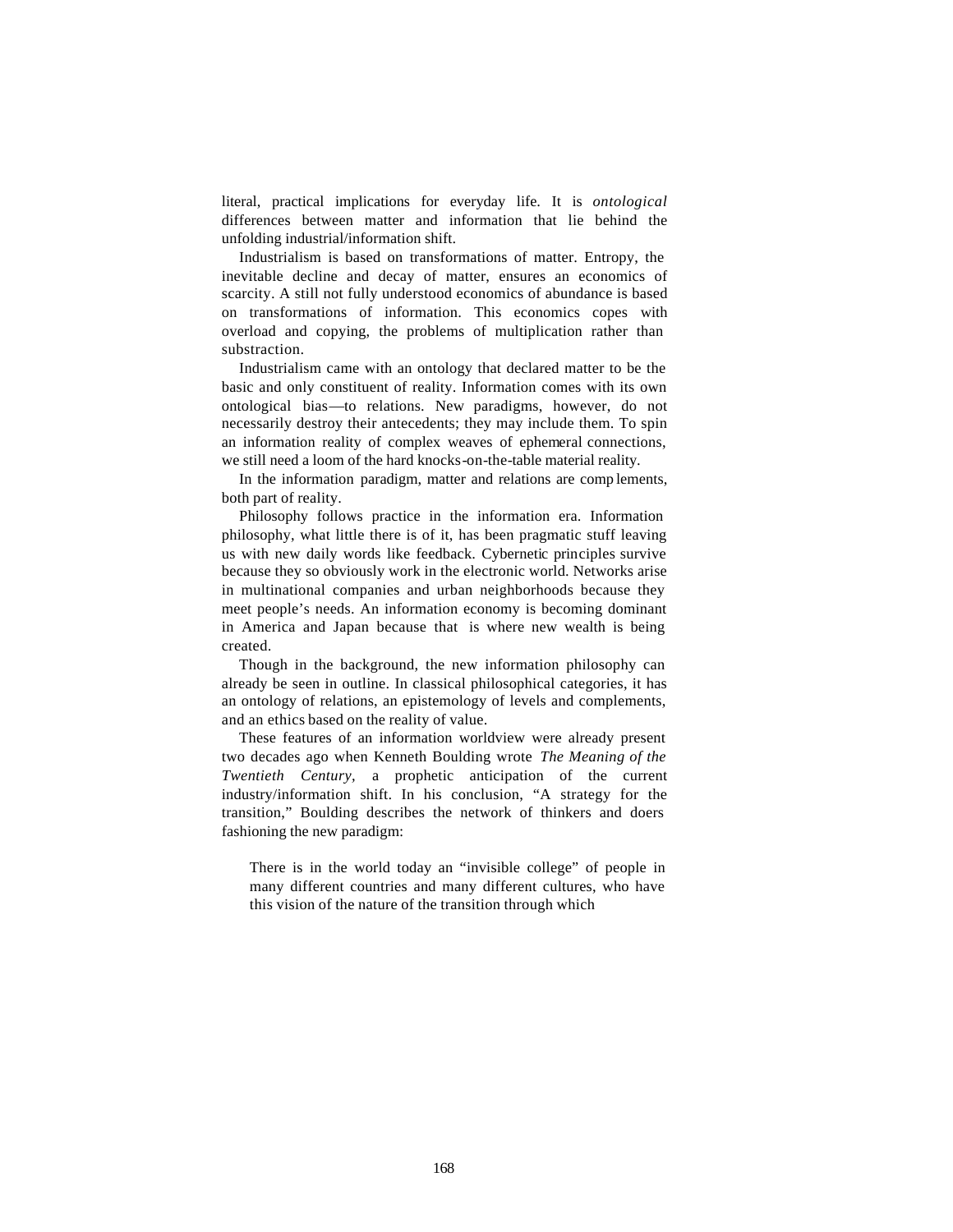We are passing and who are determined to devote their lives to contributing towards its successful fulfillment. Membership in this college is consistent with many different philosophical, religious, and political positions. It is a college without a founder and without a president, without buildings and without organization.

This college remains invisible, but has swollen by millions of people in networks around the world who are engaged in changing themselves and the world. The college convenes in many places simultaneously. Its seminars are held in storefront offices and penthouse suites, continuing through the mail, on the telephone, and online. Leadership is fluid and hard to spot. Distinctions between teachers and taught are blurry. Curricula are under perpetual revision.

Times are tough. Everyone seems to be talking about the delicate balance between hope and despair. If we're too hopeful, we're unrealistic, failing to confront the magnitude of our problems. If we're too despairing, we're paralyzed, immobilized by the overwhelming impossibility of being able to change anything. But remember! Ours is a time of transition. Lessons from evolution are becoming part of human history.

#### *Transformation*

One idea in the new worldview is "transformation". Transformation means radical, fundamental change, usually occurring suddenly and out of chaos. The idea is not abstract. It is of the essence of our time.

In 1948, the English philosopher/physicist/banker Lancelot Law Whyte published *The Next Development in Man,* written during the years 1941—43, while he was immersed in the fire and rubble of war among the great industrial-scientific nations of the world. As part of the team developing the first jet for the Allies, Whyte was thoroughly involved in the war effort. Even so, Whyte was also peering through a new scientific lens of general theory, seeing the indicators of a great transformation in the development of the human species.

To think effectively about the plausibility and significance of a major evolutionary change in our time, a long view of the whole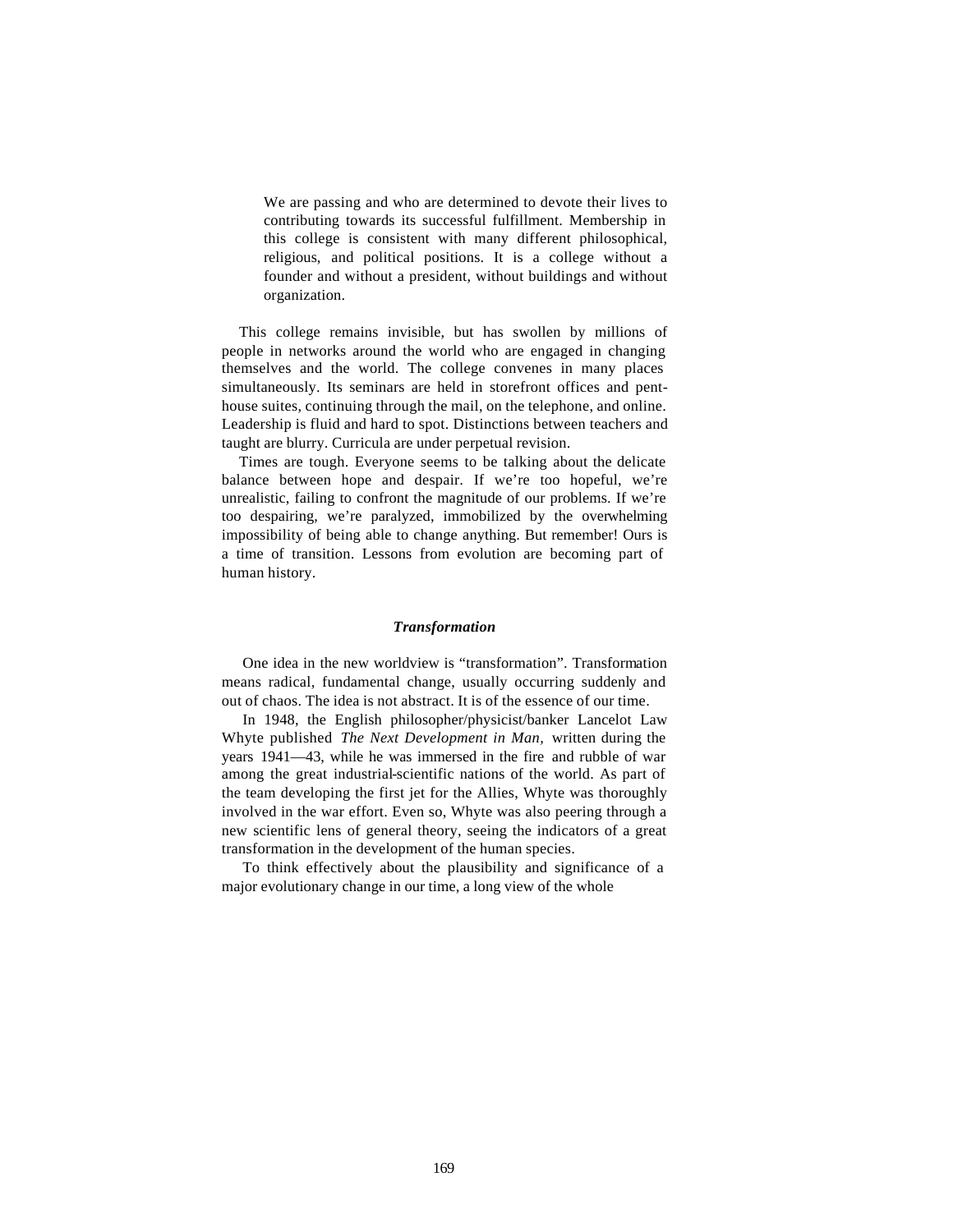of human evolution is required. Whyte saw first important transformations in human history, beginning with the primordial transition of primate biology to symbolic consciousness and continuing to the now-occurring transition from the industrial European age to an age of global unity.

- (1) *Circa 5—2 million* BC With an indistinct ancestry at least 2 million and perhaps *5* million years old, nomadic, hunter-gatherer "hominids" gradually developed the skills of symbol making, tool making, fire use, and speech. These hominids were the primate precursors of the modern human subspecies, *Homosapiens*  sapiens, who appeared around 40,000 BC.
- (2) *Circa 10,000 BC* Suddenly, where bands of twenty had roamed, settled agricultural communities of 200 now appeared, marking a shift that is often considered to be the ancient dawn of civilization. Within a millennium, agriculture had sprouted, flowered, and taken root, and religious tombs and temples multiplied, "inventions" that were to become the central pillars of the ancient era. By 5000 BC neolithic towns had grown to cities of 10,000 and the great theocracies of Egypt and Mesopotamia had started their ascent to splendor. Under stress resulting from multiple influences such as intercultural trade, the adoption of writing, savage war, and geological catastrophes, the towering but fragile hierarchies of ancient gods and priestly rulers began to disintegrate in the last two millennia BC.
- (3) *Circa 600 BC* Out of the confusion of multiple deities, a new voice in human consciousness emerged, an early self-conscious rationalism that was archetypified in the Golden Age of Greek thought, beginning with the Athenian lawmaker Solon and culminating in the twin wellsprings of Western worldviews, Plato and Aristotle. Often recognized as the dawn of Western civilization, this period is also the era of Gautama Siddhartha (Buddha), Lao-tse (the founder of Taoism), and Confucius (Kung Fu-tse), who represent a similar transition in the East.
- (4) *Circa AD 1600* Modern history begins with the shift to the scientific-industrial worldview, which developed out of the monastic ponderings of Bacon, the movable type of Gutenberg, the astrological reveries of Kepler, the telescope of Galileo, and the absolutes of Newton. This set of ideas, which reached its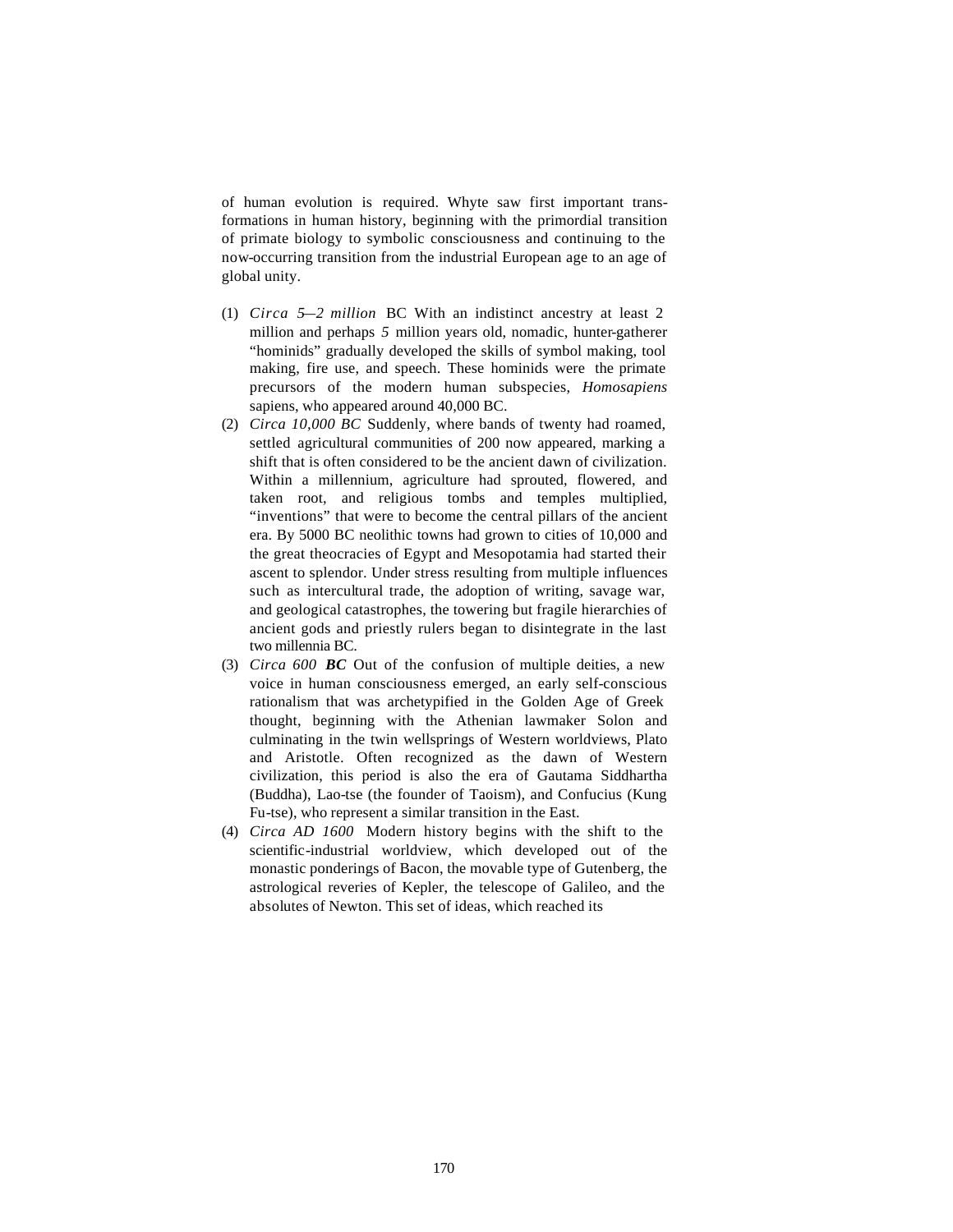peak of certainty and influence at the end of the nineteenth century, still dominates the thinking of modern society.

*(5) Circa AD 1 920—2000* The signs of the next great transformation in human development first became visible in the years following World War I. Predicting that the many threads of change would rapidly coalesce into a coherent worldview in the post-World War II years, Whyte said that this transition would probably be complete by the end of the twentieth century. Or else, he felt, humankind would be in serious trouble.

In 1964, Kenneth Boulding, one of the first scientists to recognize the potential applicability of general systems theory, published *The Meaning of the Twentieth Century.* In this little book, Boulding proposed that within the broad sweep of human evolution two really important transitions are apparent: one happened roughly 12,000 years ago and the other is happening now. Boulding sees all human history, from the agricultural dawn of civilization to the beginning of the twentieth century, as one huge epoch—that he calls simply "civilization," and that he sees as coming after several million years of "precivilization" hunting and gathering. The meaning of the twentieth century" is that *now* is the time of a second great transition in human evolution—to what Boulding calls "postcivilization."

In 1980, the futurist Alvin Toffler published *The Third Wave,* a bestseller, which interprets human history in terms of three "waves of development." The First Wave on Toffler's calendar, which he characterizes as agricultural, begins after the earliest precivilization era and spans the period from 10,000 BC to the emergence of science in the sixteenth and seventeenth centuries AD. The Second Wave, which he characterizes as industrial, is the worldview that dominated the globe until around *1955.* For the past three decades, Toffler says, we have been hurtling into the future on the crest of a great Third Wave of human evolution.

Perhaps the mo st apocalyptic example of this viewpoint is the widely quoted remark by the biophysicist John Platt, who wrote, "The present generation is the hinge of history.... We may now be in the time of the most rapid change in the whole evolution of the human race, either past or to come."

Although they differ on the stages of human evolution, these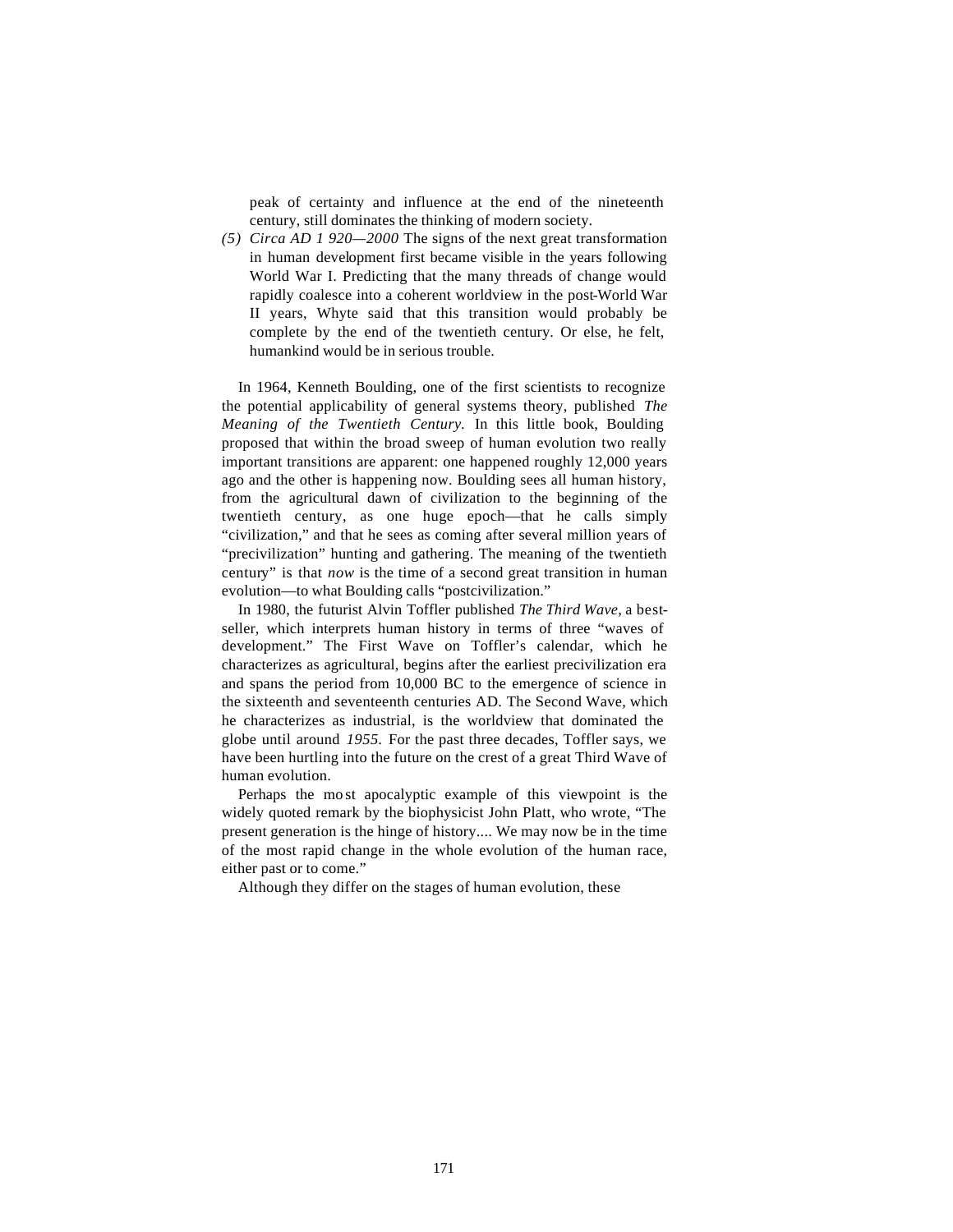writers have a common theme: we live in an evolutionarily significant moment, a period of confusion and instability that nevertheless carries the seeds for the emergence of the next level of human development, both personal and social.

## *Emergent evolution*

Where do networks fit in on this scale? We believe that networking people making connections between people—is as old as the first symbol-making hominids and has survived and changed over the several million years of crucial transitions in human development. Networks of tool makers, fire starters, cave painters, mammoth hunters, and sign speakers must have organized into various social support systems to cope with personal and collective survival during the first millions of years of human existence. Informal networks were undoubtedly important in the era of ancient civilization, dominated by the development of elaborate control hierarchies, when, for example, those rejecting the prevailing authority, such as the early Jews and Christians, survived and grew on the branches of their network tree.

Networks have certainly been important during the industrialrational age. Operating within bureaucracies, this period's characteristic organizational form, is the so-called "old-boy network," a term that belies the real influence and power such a peer group holds. While informal networks of people with a common world-view have performed a crucial integrating function for established institutions, networks also have been the foundation for revolutions in this era from the Committees of Correspondence of the American Revolution to the Spanish anarchists to the cells of the classical communist revolution to the many contemporary media voices and congregations of single-issue movements.

The idea of transformation on the largest scale is based on a radically revised view of evolution—a very charged word at the end of the twentieth century, as evidenced by a 1981 US court battle over what children should be taught about the origin of life. Unnoticed in the current political confusion surrounding the debate of "creationists" versus "neo-Darwinians" is a growing scientific underground that is merging Darwin's evolutionary theory into a new, more comprehensive model that is sometimes called *emergent evolution.*  Emergent evolution is a simple term encompassing the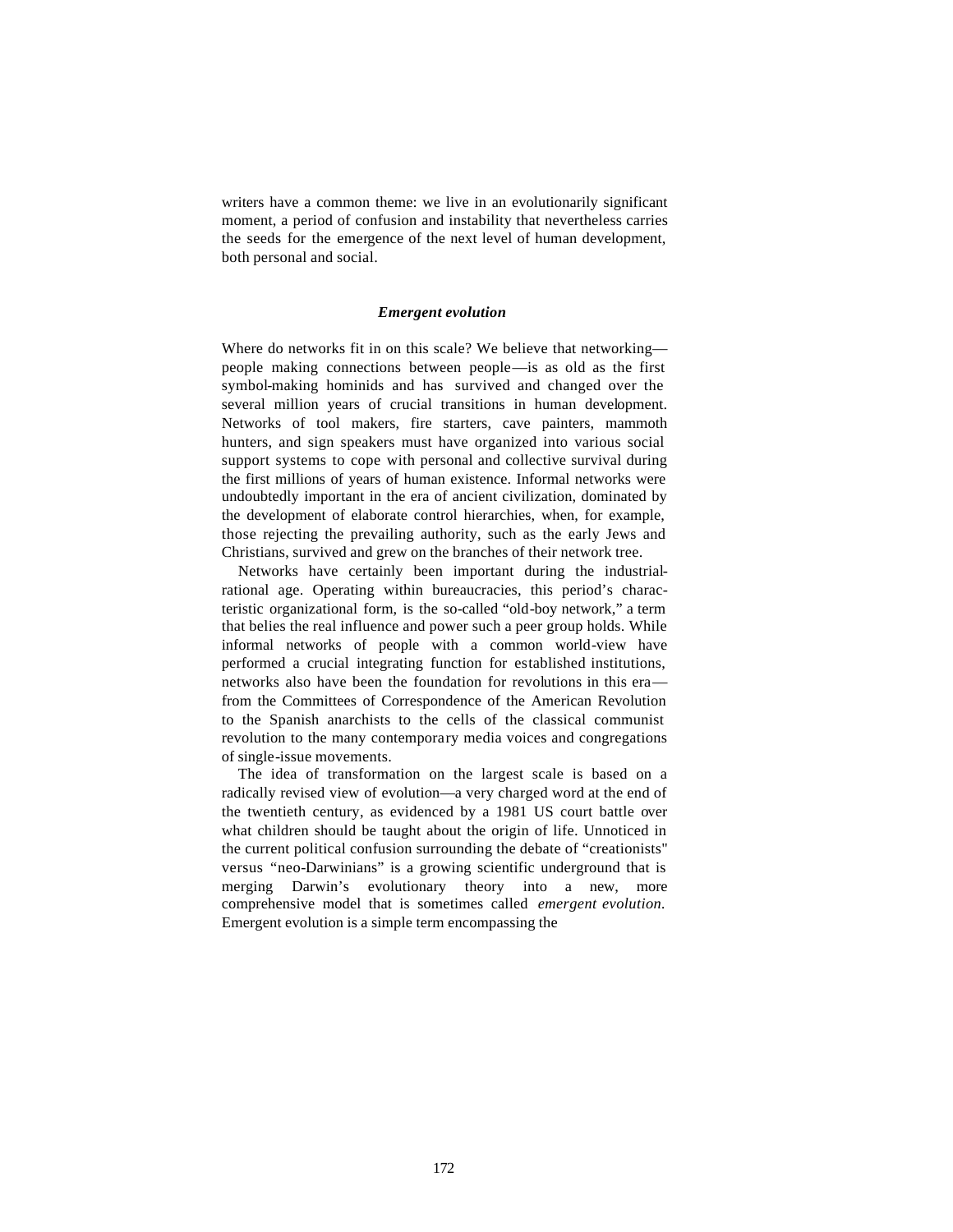many converging ideas of the past quarter century of anthropologists such as Gregory Bateson, biologists such as Ludwig von Bertalanffy, philosophers such as Lancelot Law Whyte, economists such as Kenneth Boulding, psychologists such as Abraham Maslow, and humanists such as Arthur Koestler.

Four ideas in the new paradigm of evolution are important to us in understanding contemporary change networks: emergence, inclusion, transition and acceleration. The principle of *emergence* suggests that there are some qualities in networks that are clearly new in human history. The principle of *inclusion* suggests that earlier forms of human organization are carried into future forms. The principle of *transition*  (including both periods of "chaos" and moments when the process seems to "step-back-to-leap-forward") explains the current period of confusion and also suggests that new networks are reaching back to earlier stages of human evolution in order to fashion a synthesis for the future. Finally, from our present vantage point in time, it appears that terrestrial evolution is a process of progressive *acceleration.* Each cycle of stability and transformation leading to a new level of organization is shorter than the cycle that went before—which explains why momentous evolutionary change is possible in our time.

# (1) Emergence

For millions of years, hominids existed without fire. Then, suddenly (in terms of paleo-archaeological time scales), they discovered how to use and conserve fire. In evolutionary theory, this idea is called emergence, referring to the notion that evolution seems to proceed through cycles of long, slow swells of "horizontal" change followed by wind-whipped chops of rapid "vertical" change. This pattern is sometimes represented as a series of "steps," like a set of stairs, up a scale of progressive development. But the steps of evolution do not always march steadily up the slope of progress. Rather, they appear to zigzag their way toward greater complexity, with evolution sometimes appearing to be retreating, rather than advancing.

The Darwinian-industrial concept of evolution portrays a process of sluggish continual change: from slime to slug to reptile to ape to human. According to the conventional model, isolated, random mutations, which are recorded as genetic variations, have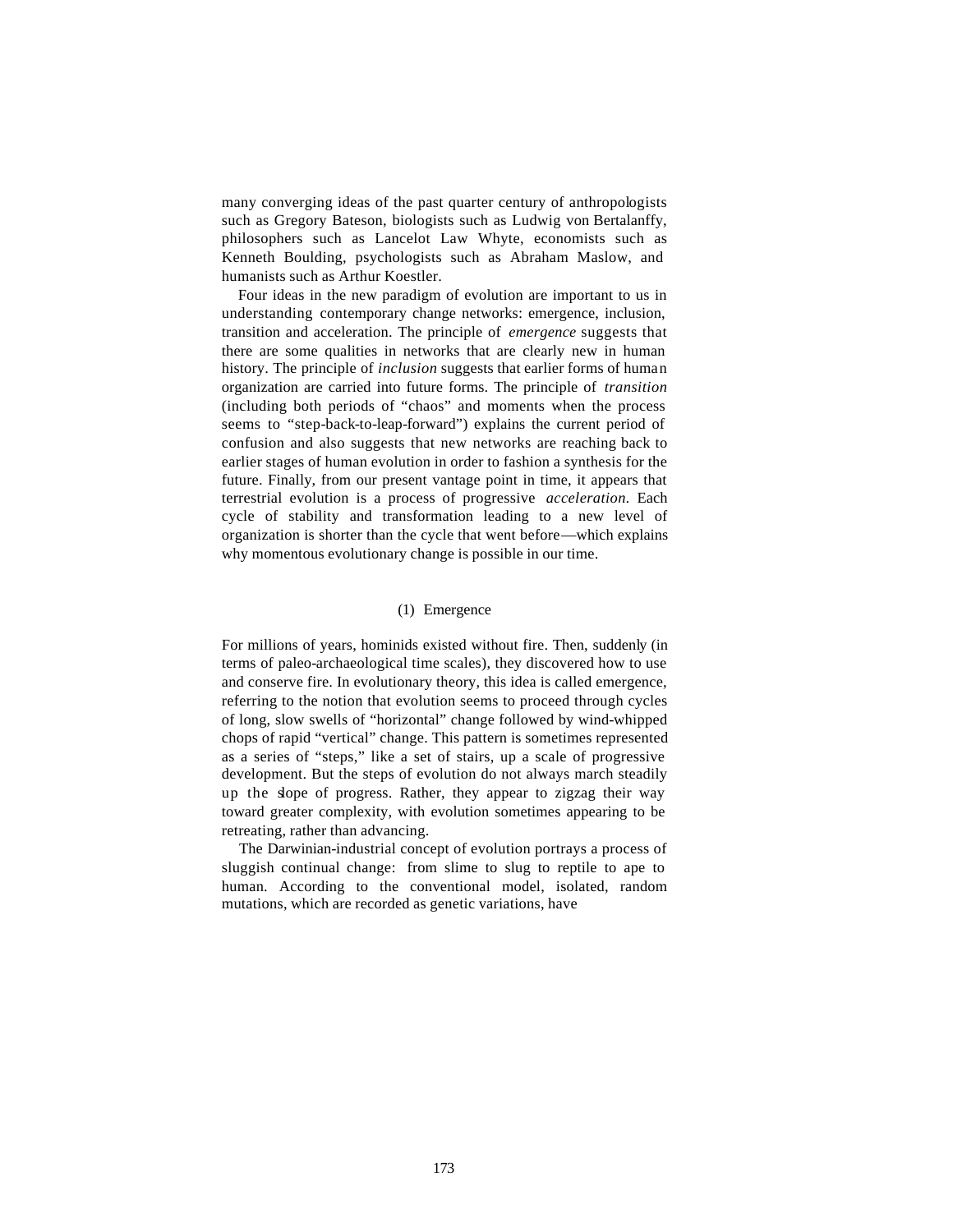survived a natural competitive struggle (the survival of the fittest), slowly building up terrestrial complexity to human life—layer by sedimentary layer.

While natural selection is certainly a powerful process in evolution, the new paradigm of emergent evolution also recognizes another process, transformation, in which sudden and sharp discontinuities punctuate the progress of slow change. These rifts either signal a leap to a new, more complex level of life or they signal a devastating crash to some earlier level of life. Over the long haul, human life and civilization are testimony to the fact that, so far, life on this planet appears to have leaped more often than collapsed. The theory of emergence suggests that evolution does indeed generate "new things under the sun," that there is a creative principle of order operating together with the randomizing principle of disorder. There is a process of building up as well as a process of tearing down.

In the longest view, there have been two fundamental, sharp transformations in life on earth: between purely *physical* systems (such as atoms, minerals and clocks) and *biological* forms (such as amoebas, reptiles and rats); and between purely *biological* life and *human* life (such as us and you). The biologist Theodosius Dobzhansky has called these transitions the "quantum leaps" of evolution and the "points of evolutionary transcendence." An amoeba is as different from a rock as a person is from a dog.

Each of these major levels—physical, biological and human contains clearly identifiable levels of organization. Quarks, subatomic particles, atoms and molecules are successive levels of physical organization; cells, organelles, organs and organisms are levels of biological organization. What Whyte, Boulding, Toffler and others are trying to perceive are the significant transitions that mark the evolutionary development of *humankind,* the levels and periods of emergent transformation in human psyches and societies.

# (2) Inclusion

The theory of emergent evolution provides a context for understanding networking as both an extremely old and an entirely new human activity. Emergent evolution describes a process of long, slow change alternating with short, rapid change and sudden trans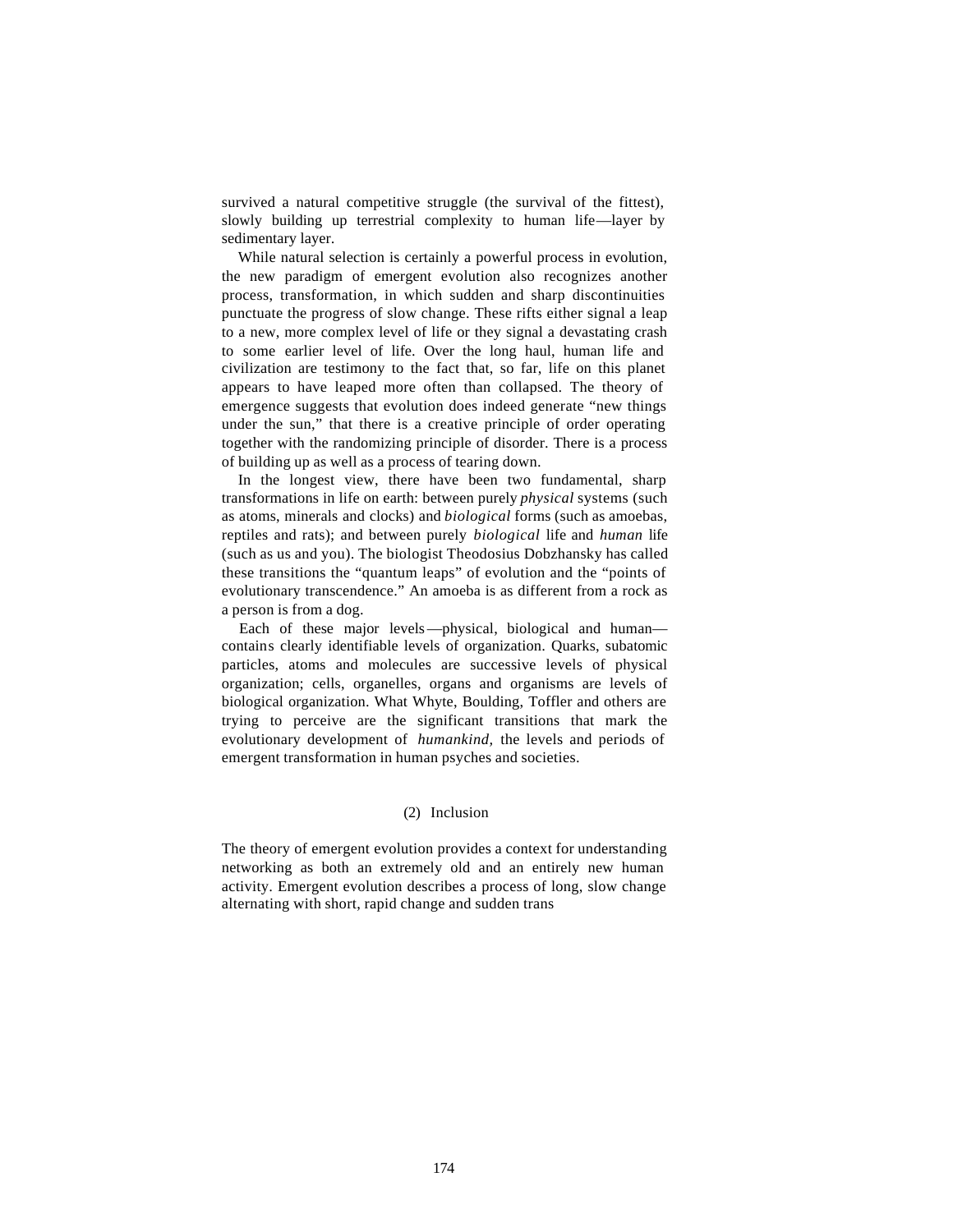formation. As a cumulative process, earlier levels of life are absorbed into later levels of life. In biological development, for example, the cell could not have coalesced without stable molecular structures; organs could not have arisen without pre-existing cells; and complex organisms could not have appeared without the existence of specialized functions. Smaller worlds are subsumed into wider worlds.

Within the human world, we can see this process of successive inclusion at work in communications. The invention of the press on which this book is printed was only possible because writing was developed 3000 years before, itself an impossible invention had not the first spoken words been uttered several million years earlier. The telephone, television and the computer all stand on the shoulders of speaking, writing and printing, at the same time as these electromagnetic media possess qualities of speed, distribution and flexibility that are entirely new in human experience. The concept of the computer includes the first symbol ever conceived and the first word ever spoken by our most distant human ancestors.

# (3) Transition

In his now-classic essay *The Structure of Scientific Revolutions,*  Thomas Kuhn brilliantly described the chaos that exists just prior to and during periods of transition between "old" and "new" scientific worldviews, a recurrent pattern in the evolution of scientific thought. Dominant scientific models reach a certain peak of success in being able "to explain everything" just when anomalies—odd fragments of experiments and theories that do not fit the prevailing view—become numerous and troublesome. Adherents of new viewpoints—generally younger, uncommitted scientists—attack the dominant model and promote a profusion of alternative models.

A "clash of worldviews" between scientific perspectives creates a period of confusion and tension that is suddenly resolved by the presentation of a new synthesis. The new paradigm invariably incorporates the now-apparent partial truths of the older model, provides consistent explanations for the precipitating anomalies, and opens up new territory for scientific exploration. In time, the "new synthesis" becomes the "established model" and begins to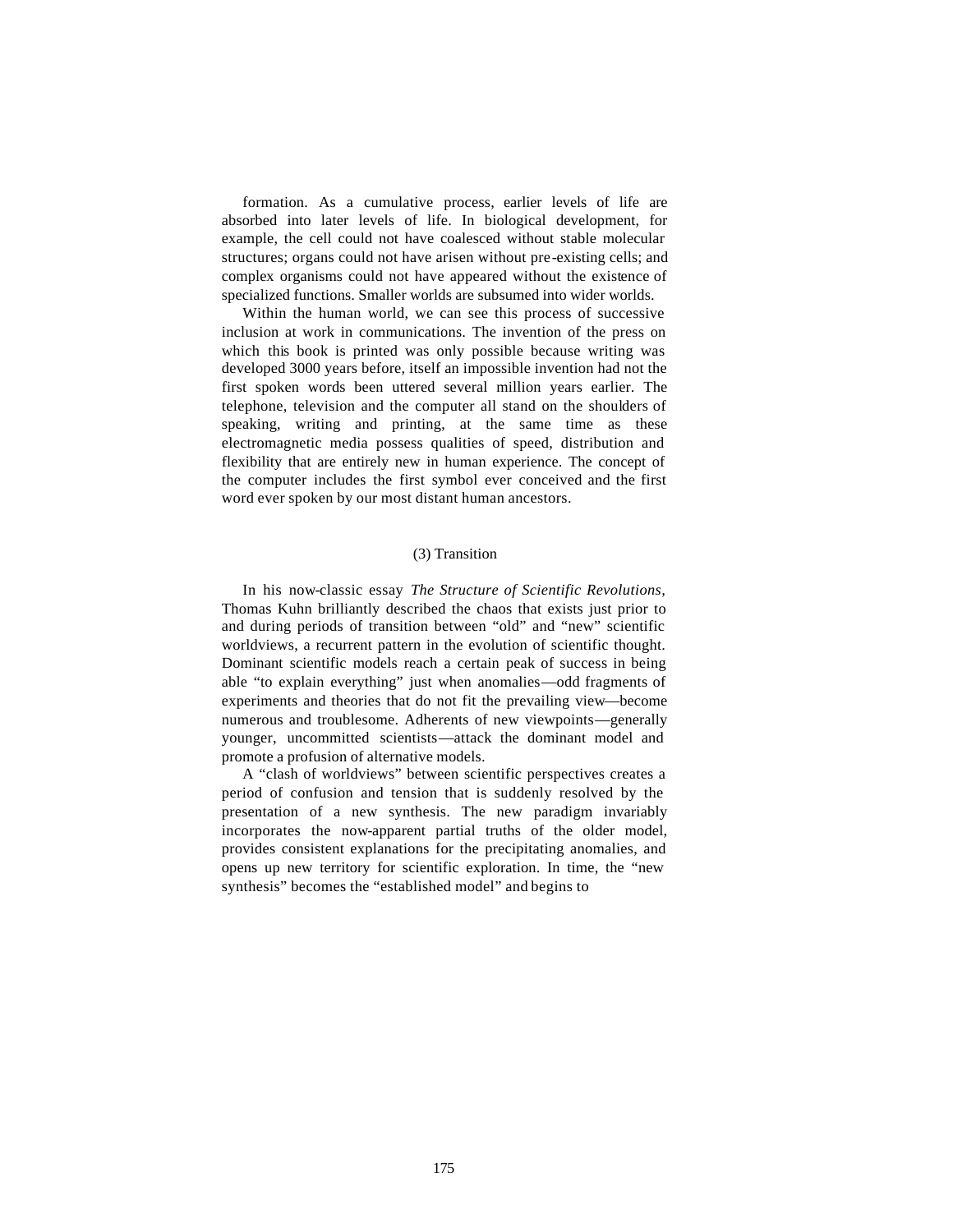reach its exploratory limits, as a new cycle of challenge, chaos and transformation ensues.

While many modern theorists have recognized that "chaos-in- transformation" is a natural part of the evolutionary pattern, some have gone farther and perceived that in major transitions there is also a distinct "step-back-to-leap forward." Kuhn, for example, suggests that new paradigms emerge not from established, successful, "mature" scientists but rather from newcomers who are ''embryonic'' scientists not locked into the old structure—like the young Swiss patent clerk Albert Einstein. What Kuhn and others have suggested is that when evolution gets "stuck" at a certain level of organization, it may revert to an earlier, more plastic level of order before the leap to a new synthesis is possible. This back-and-forth pattern also contributes to evolution's "zigzag" appearance. In our culture, the idea is encapsulated in the expression ''one step back and two steps forward.''

The author and systems theorist Arthur Koestler, who used the French expression *"reculer pour mieux sauter"* to describe this pattern, has drawn a parallel between biological change and the process of human creativity in science, art and humor. Koestler suggests that when a creative person has become consciously stuck on a problem, his/her mind retreats first to a lower level of consciousness in order to find the pathway to a creative solution. Below the level of full wakefulness, previously unrecognized associations crystallize, exploding in a sudden synthesis —a flash of insight. In a moment, the mind leaps over the problem to the solution, from the stuck place to a new level of understanding. Referring to the subtle part the unconscious plays in scientific creativity, one physicist cracked that all great discoveries are a product of the "three B's": insights come while in Bed, in the Bath, or while waiting for a Bus.

John Platt believes a new international order is developing in the retreat-to-advance pattern. We are stuck, he contends, at the nationstate level of human organization. World order is not emerging from alliances of nations, which are notoriously fragile and incomplete. Rather, he says, thousands of subnational organizations are forming multinational associations and creating an increasingly interdependent web of international corporate, institutional, and professional relationships that are not directly dependent on national governments. That is, we are not moving directly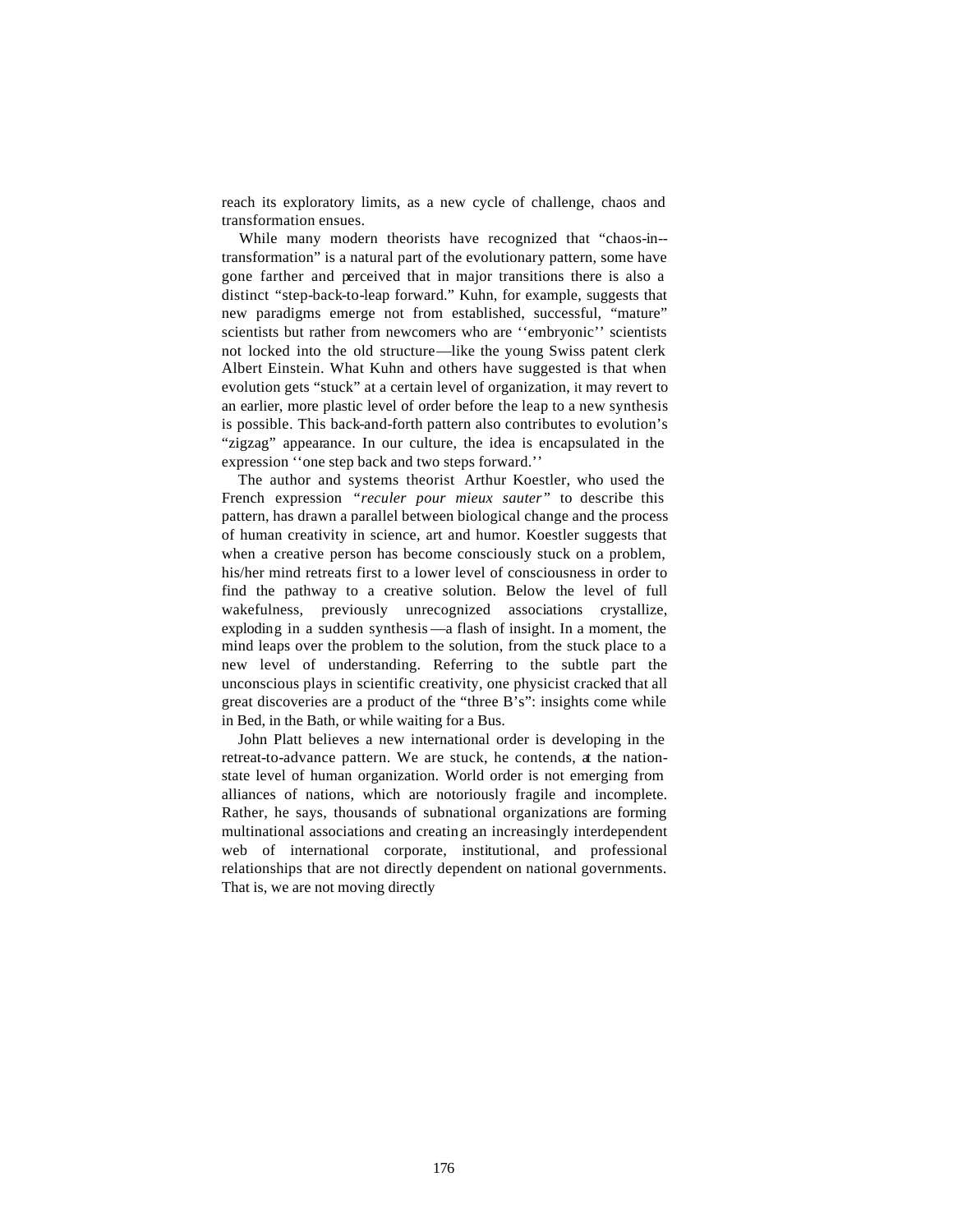from national to international government but, rather, are detouring through earlier subnational stages in order to re-form at a higher transnational level.

## (4) Acceleration

A popular view of evolution's vast time span is dramatized by Carl Sagan's use of a one-year calendar to represent the significant dates in cosmic-terrestrial development. Sagan's calendar begins with the Big Bang birth of the universe on 1 January, shows the formation of the earth on 14 September, the dinosaurs reigning around Christmas, and the first humans appearing on the last day, 31 December. In the last minute of this last day, 11:59:20 p.m., to be precise, agriculture emerged along with gods and priests. All the rest of human history occupies only the last few seconds of this cosmic calendar.

Seeing human history as but a flash in the cosmic drama and the human home as but a mote in the vastness of the universe certainly rids us of our bloated sense of anthropocentric self-importance. Yet, minuteness also robs us of a sense of significance, the sense that we play some role in the drama that has meaning for the largest whole. Viewing the vastness of cosmic time, it is difficult to imagine significant evolutionary shifts happening in our lifetime—the equivalent of fractions of a second on the scale of Sagan's calendar. Transformation over a few generations is understandable only when the accelerating pace of evolution is recognized. A quick review of "the big picture" illustrates this idea.

Life first appeared on earth a billion or so years after the planet's birth almost *5* billion years ago. The bacteria-based bioplanet developed slowly for more than 3 billion years (!) until life exploded in diversity with the coemergence of sex (male and female) and mortality (birth and death) 500 million years ago. Mammals became numerous 75 million years ago. Erect, tool-making primates appeared between 2 and *5* million years ago. Humans settled towns 12,000 years ago. The "ancient" cultures of Greece and Rome flourished 2500 years ago. The industrial era is less than 400 years old.

Galactic change is measured in billions and millions of years, biological change in millions and hundreds of thousands of years, and distant human change in thousands and hundreds of years.